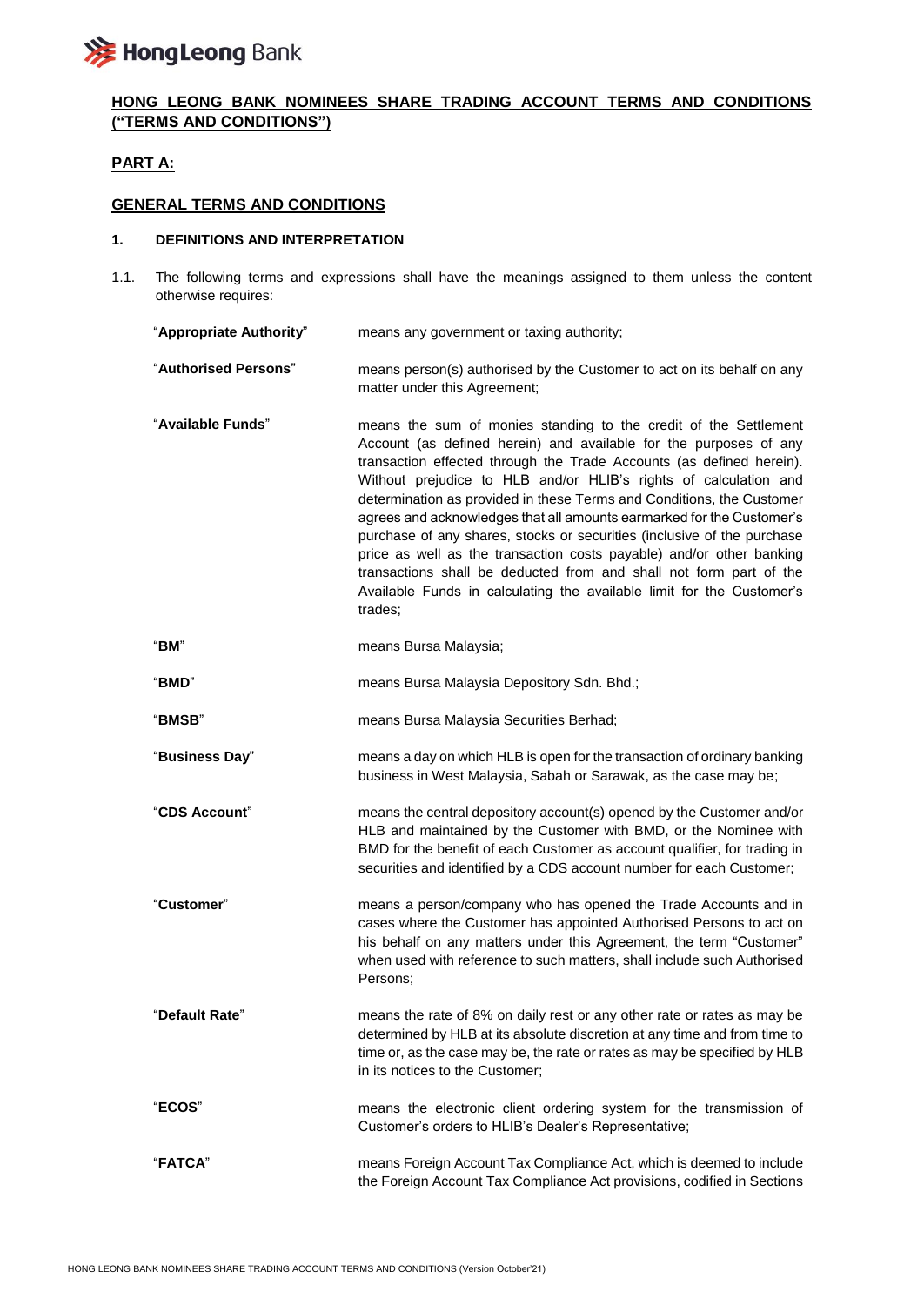# **》HongLeong** Bank

|                        | 1471 through 1474 of the United States Internal Revenue Code of 1986,<br>as amended, any current or future regulations or official interpretations<br>thereof, any agreement entered into thereunder or any fiscal or regulatory<br>legislation, rules or practices adopted pursuant to any intergovernmental<br>agreement entered into in connection with the implementation thereof;           |
|------------------------|--------------------------------------------------------------------------------------------------------------------------------------------------------------------------------------------------------------------------------------------------------------------------------------------------------------------------------------------------------------------------------------------------|
| "FDSS"                 | means the fixed delivery and settlement system established by BM which<br>fixes and regulates the day and time for the delivery and settlement of<br>securities traded on BM;                                                                                                                                                                                                                    |
| "FSA"                  | means the Financial Services Act 2013 as may be amended at any time<br>and from time to time;                                                                                                                                                                                                                                                                                                    |
| "HLIB Trading Account" | means the share trading account(s) opened by the Nominee with HLIB<br>for the benefit of each Customer and identified by a client trading code<br>for each Customer;                                                                                                                                                                                                                             |
| "HLB"                  | means Hong Leong Bank Berhad;                                                                                                                                                                                                                                                                                                                                                                    |
| "HLIB"                 | means Hong Leong Investment Bank Berhad;                                                                                                                                                                                                                                                                                                                                                         |
| "HLISB"                | means Hong Leong Islamic Bank Berhad;                                                                                                                                                                                                                                                                                                                                                            |
| "HLIBNT"               | means HLIB Nominees (Tempatan) Sdn Bhd;                                                                                                                                                                                                                                                                                                                                                          |
| "HLIBNA"               | means HLIB Nominees (Asing) Sdn Bhd;                                                                                                                                                                                                                                                                                                                                                             |
| "HLBNT"                | means HLB Nominees (Tempatan) Sdn Bhd;                                                                                                                                                                                                                                                                                                                                                           |
| <b>"HLBNA"</b>         | means HLB Nominees (Asing) Sdn Bhd;                                                                                                                                                                                                                                                                                                                                                              |
| "Nominee"              | means either HLBNT, HLBNA, HLIBNT or HLIBNA in whose name the<br>CDS Account and the HLIB Trading Account is opened by HLB with BMD<br>and HLIB respectively for the benefit of the Customer as account<br>qualifier;                                                                                                                                                                            |
| "Password"             | includes log-on password, User ID and Customer code;                                                                                                                                                                                                                                                                                                                                             |
| "Privacy Notice"       | Means HLB/HLISB/HLIB's policies and principles pertaining to the<br>collection, use and storage of personal information of existing and<br>prospective individuals and entities dealing with HLB/HLISB/HLIB as may<br>be amended from time to time and made available at the<br>HLB/HLISB/HLIB websites respectively or in such manner as<br>HLB/HLISB/HLIB deems appropriate from time to time; |
| "SC"                   | means the Securities Commission Malaysia;                                                                                                                                                                                                                                                                                                                                                        |
| "ATS"                  | means Automated Trading System, an automated and computerized<br>securities trading system established by Exchange;                                                                                                                                                                                                                                                                              |
| "Service"              | means the electronic investor services which are provided by or through<br>HLB as referred in clause 1 of Part B: Terms & Conditions for Access to<br>and Usage of Electronic Investor Services;                                                                                                                                                                                                 |
| "Settlement Account"   | means the Customer's Hong Leong Pay&Save Account/Pay&Save<br>Account-i or any other account opened and maintained by the Customer<br>with HLB/HLISB, which has been/will be linked to the Trade Accounts as<br>the Customer's settlement account for the purpose of receiving monies                                                                                                             |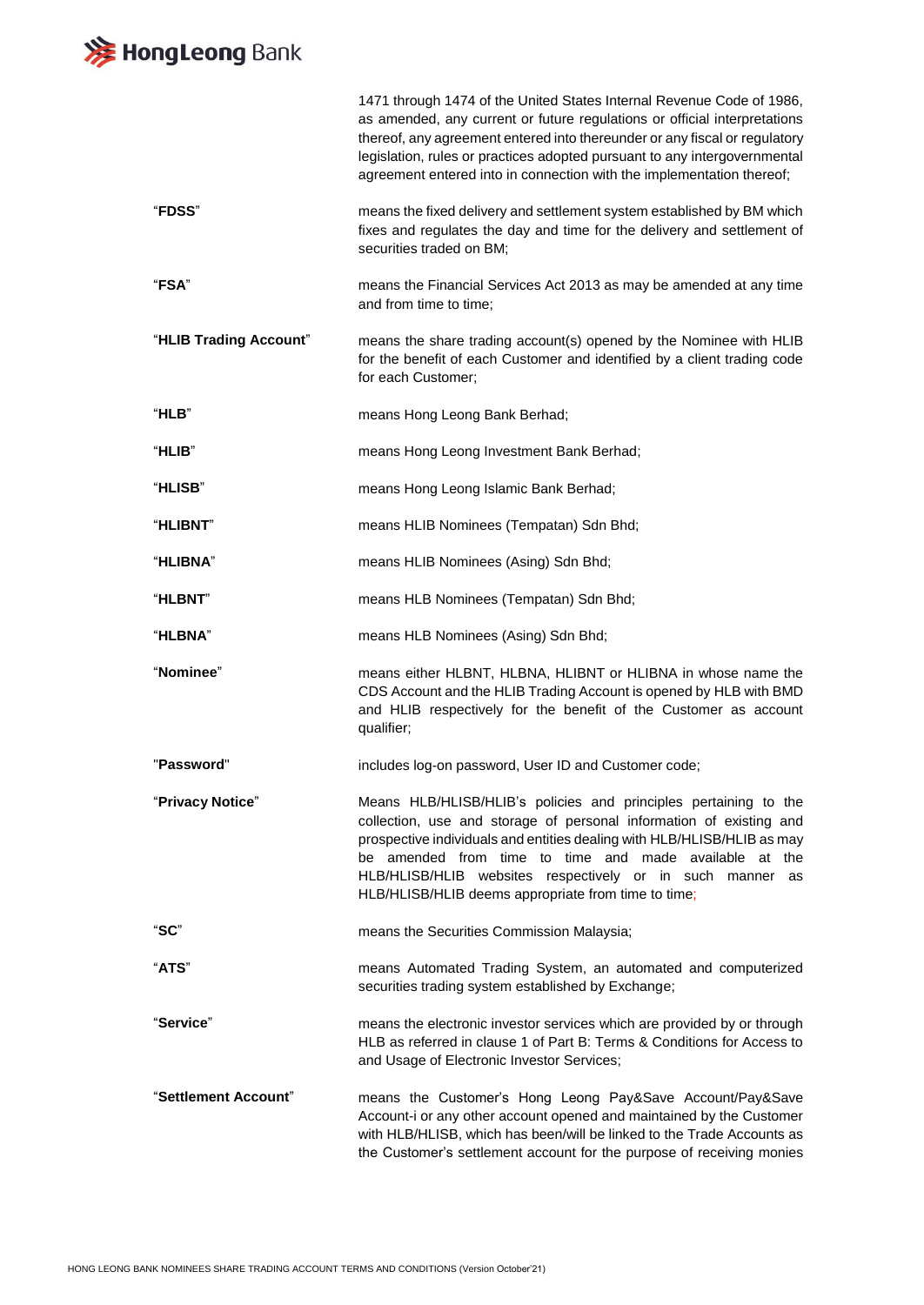

"**Settlement Day**" from or for or on account of the Customer for the purchase or sale of securities by the Customer; means a day on which payment for the purchase of securities must be made; "**SMS**" means short message service; "**Tax**" means any present or future, direct or indirect, Malaysian or foreign tax, levy, impost, duty, charge, fee, deduction or withholding of any nature, that is imposed by any Appropriate Authority, including, without limitation, any consumption tax and other taxes by whatever name called, and any interest, fines or penalties in respect thereof; "**Terms and Conditions**" Means collectively the Hong Leong Pay&Save Account Terms and Conditions/Hong Leong Pay&Save Account-i Terms and Conditions and Hong Leong Bank Nominees Share Trading Account Terms and Conditions comprising Parts A to E, as may be amended from time to time; "**Trade Accounts**" means the HLIB Trading Account, the CDS Account and includes any other account or accounts which may be opened for the purposes of trading on BM by the Customer pursuant to the arrangements under these Terms and Conditions; "**Trading Day**" means a day in which BM is open for trading; "**Trading Hours**" means the hours in a day in which securities are traded on BM;

- 1.2. Interpretation
	- (a) Words importing singular shall include the plural and vice versa and words applicable to natural persons including body, persons, company, corporation or firm.
	- (b) Words importing the masculine gender shall include the feminine and neuter gender and vice versa.
	- (c) Where there are two or more persons comprised in the term "the Customer", instructions, agreements, undertakings, obligations expressed to be issued or given by or made by one person, shall be deemed to have been issued or given by or made by and binding upon such persons jointly and severally.
	- (d) Any liberty or power which may be exercised or any determination which may be made hereunder by HLB may be exercised or made at HLB's absolute and unfettered discretion and HLB shall not be under any obligation to give any reason therefore to the Customer.
	- (e) Any reference to the provisions of any legislation includes any statutory modification or re-enactment thereof.
	- (f) The General Terms and Conditions in Part A of these Terms and Conditions shall be read in conjunction with the relevant Parts B to E of these Terms and Conditions. In the event of any inconsistency between these General Terms and Conditions and the relevant Parts B to E of the Terms and Conditions, the relevant Part shall prevail to the extent of such discrepancy or inconsistency.
	- (g) The Hong Leong Pay&Save Account Terms and Conditions/Hong Leong Pay&Save Account-i Terms and Conditions shall be read together with the Hong Leong Bank Nominees Share Trading Account Terms and Conditions. In the event of any conflict or discrepancy between the Hong Leong Pay&Save Account Terms and Conditions/Hong Leong Pay&Save Account-i Terms and Conditions and the Hong Leong Bank Nominees Share Trading Account Terms and Conditions, Hong Leong Pay&Save Account Terms and Conditions/Hong Leong Pay&Save Account-i Terms and Conditions shall prevail to the extent of such discrepancy or inconsistency.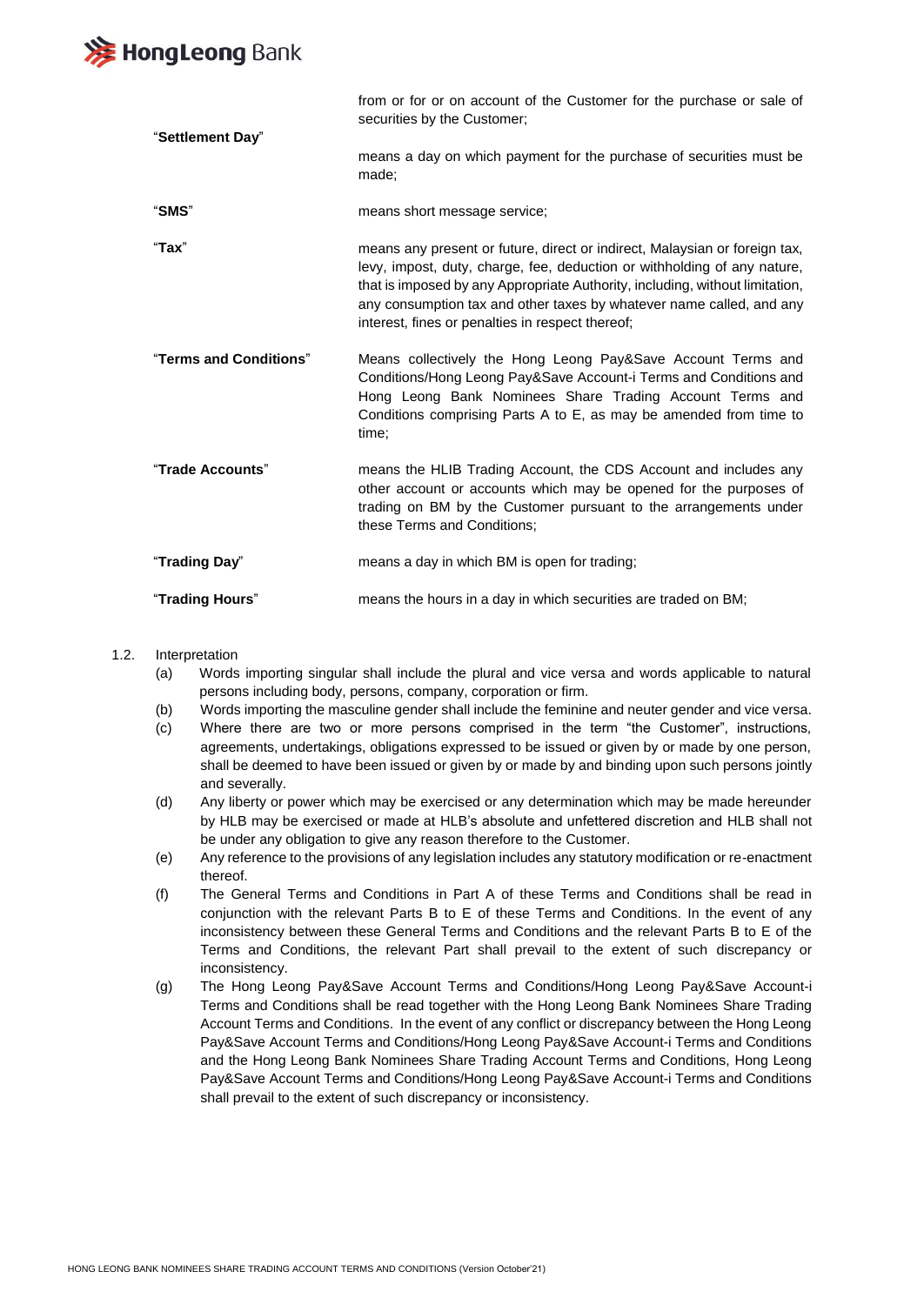

#### **2. OPENING OF TRADE ACCOUNTS**

- 2.1. Customers may open Trade Account(s) at HLB's branches or through such other channels including internet banking services made available by HLB such as Hong Leong Connect, rendering all information and documents, paying all such fees as may be required by HLB to process the application and offer the service and shall comply with HLB's terms and conditions for opening and operation of the Trade Account(s).
- 2.2. Upon receiving the Customer's application for the opening of the Trade Account(s), HLB shall request HLIB to open the CDS Account and the HLIB Trading Account on behalf of and for the benefit of the Customer and the Customer shall pay all fees that may be imposed by HLIB for the opening of the said accounts. The Customer authorises HLB to:
	- (a) Disclose his particulars, account number and all other information relating to him to HLIB, the Nominees and such other parties as may be required by HLIB; and
	- (b) To debit the Settlement Account in order to pay the fee for the purpose of opening the CDS Account.
- 2.3. The Customer shall fully reimburse and pay HLB upon HLB's written demand for all claims, damages, losses, liabilities, costs and expenses, including solicitor's fees on a solicitor and own client basis, which may be suffered or incurred by HLB in connection with the Customer's use of the HLIB Trading Account and/or the CDS Account due to the Customer's act, omission or instructions.
- 2.4. Once the Customer has complied with all the terms and conditions for account opening as may be imposed by HLB and HLIB and the Trade Accounts have been opened, HLB may subject to these Terms and Conditions and its rules and guidelines, accept instructions from the Customer for trading securities on BM through HLIB.
- 2.5. The opening of the Trade Accounts is subject to the closure of any existing HLIB Trading Account maintained by the Customer with HLIB and the Customer's settlement of all outstanding liabilities due to HLIB in respect of the said existing HLIB Trading Account. The Customer will be assigned a new account number in respect of the Trade Accounts.
- 2.6. The Customer acknowledges that the opening of the Trading Accounts is subject to HLB and HLIB's approval.
- 2.7. In connection with Clauses 2.2 and 2.5, the Customer hereby consents to and authorises HLB to use the Customer's specimen signature for the Settlement Account in HLB/HLISB's records to be affixed on:
	- (a) The relevant account opening form for the CDS Account; and/or
	- (b) The relevant letter/form to be issued to HLIB by the Customer for the closure of the Customer's existing HLIB Trading Account (if any).
- 2.8. The Customer acknowledges and understand that only tax residents in Malaysia & non-U.S Persons without U.S indicia can apply for the Trade Accounts.
- 2.9. The following shall not be eligible to apply and open the Trade Accounts:
	- (a) U.S Person; and
	- (b) Non U.S Persons with U.S Indicia\*

\*(a) The term U.S person or United States person means a person described in section 7701(a)(30) of the Internal Revenue Code:

- (i) a citizen or resident of the United States;
- (ii) a United States partnership;
- (iii) a United States corporation;
- (iv) any estate (other than an estate the income of which, from sources without the United States which is not effectively connected with the conduct of a trade or business within the United States, is not includible in gross income under the Internal Revenue Code); and
- (v) any trust if:
	- a court within the United States is able to exercise primary supervision over the administration of the trust; and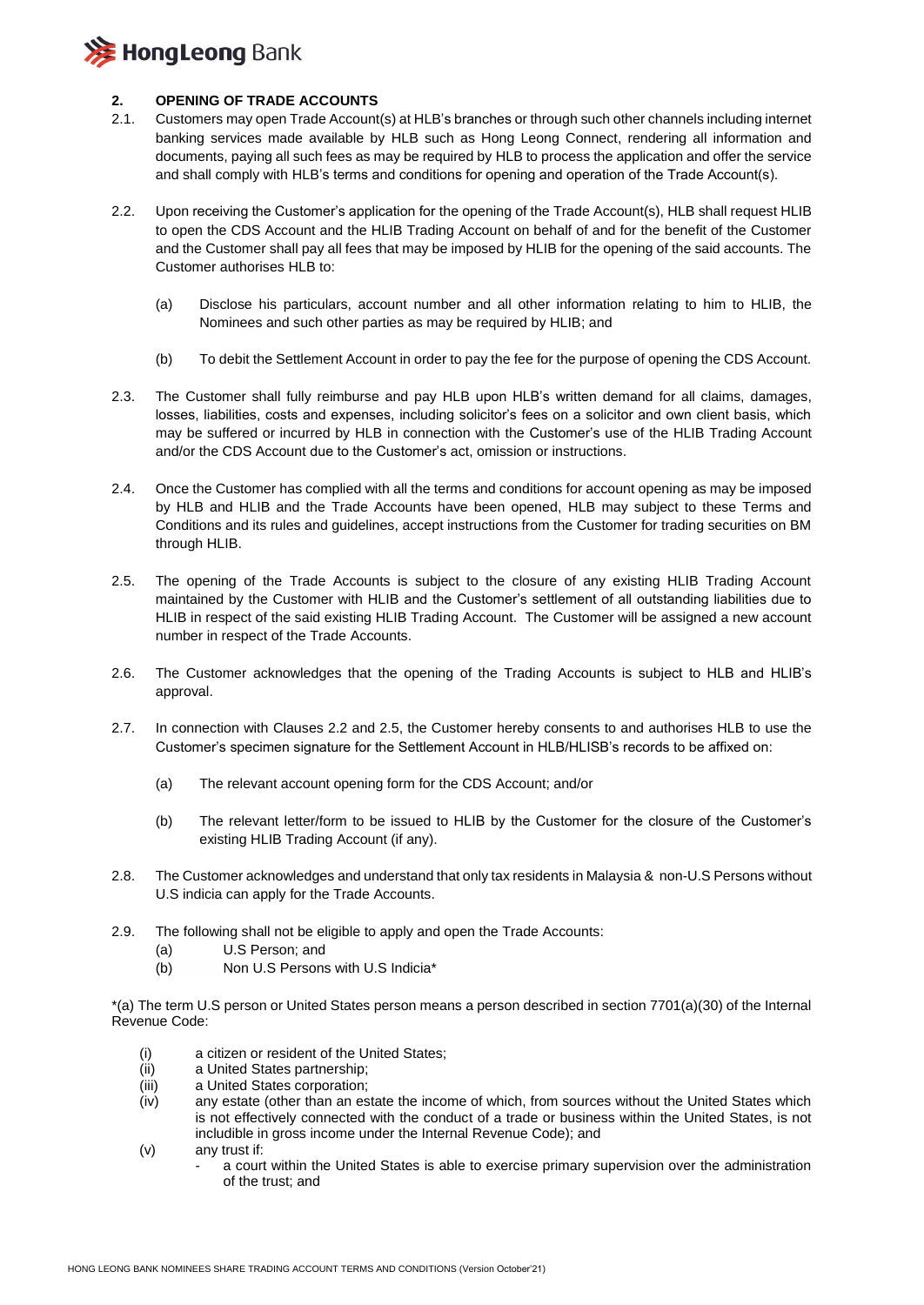

- one or more United States persons have the authority to control all substantial decisions of the trust.

(b) A United States (U.S) person refers to a citizen or resident of the United States or holds a U.S passport or U.S green card.

- (c) A Non U.S person with US indicia refers to one or more of the below:
	- (i) A person born in the U.S and
		- Has provided the "Certificate of Loss of Nationality"; or
		- Confirm that he/she does not have the "Certificate of Loss of Nationality".
	- (ii) A person with a current U.S permanent or mailing address, including a U.S P.O. Box.
	- (iii) A person who only has a "hold mail" or "in care of" address that is the sole address of the Account.
	- (iv) A person who has a U.S telephone number.

#### **3. TRADING ARRANGEMENT**

#### **TRADING ARRANGEMENT AND PAYMENTS**

3.1. The Customer is allowed to trade up to the limit of Available Funds in its Settlement Account at a brokerage fee as may be advised by HLIB from time to time.

The Customer shall conduct and settle the Customer's trades in accordance with the terms of share trading specified in the Hong Leong Pay&Save Account Terms and Conditions or Hong Leong Pay&Save Accounti Terms and Conditions, whichever is applicable.

- 3.2. All payments made by the Customer or those made on the Customer's behalf to HLIB shall be paid to such bank account of HLIB as HLIB may designate from time to time.
- 3.3. The Customer shall promptly pay such fees, charges, costs, and expenses to HLB as HLB may impose from time to time and notify to the Customer in connection with the provision of the services herein.

#### **MODE OF EXECUTION OF TRADES**

- 3.4. The Customer is to conduct its trades vide internet or mobile trading facilities made available by HLB and/or HLIB in which case the Customer shall be at all times bound by the Terms and Conditions for Access and Usage of Electronic Investor Services annexed hereto under Part B and any other terms and conditions which may be imposed by HLB and/or HLIB from time to time in respect of the internet or mobile trading facilities.
- 3.5. Trading instructions may also be given by the Customer during Trading Hours in such manner as may be prescribed by HLB and/or HLIB from time to time. Trading instruction may also be given no earlier than half  $(½)$  an hour prior to the commencement of the morning trading session. The trading instructions will be electronically transmitted to HLIB through the ECOS or through such other transmission mode as may be determined by HLB and/or HLIB from time to time, to the Designated Dealer's Representative for execution. Where instructions are received outside Trading Hours, HLB and/or HLIB will endeavour to transmit such instructions as soon as practicable during the Trading Hours of the following trading period which may be the next Market Day. HLB and/or HLIB shall have no liability whatsoever for any failure or delay to transmit the instructions due to whatsoever causes whether within or beyond HLB and/or HLIB's control.
- 3.6. A Dealer's representative selected by HLIB ("**Designated Dealer's Representative**") will execute the Customer's trading instructions transmitted by HLB or the Customer, as the case may be and the Customer shall effect all trades through the Designated Dealer's Representative only. The Designated Dealer's Representative may be substituted or replaced by HLIB at any time without reference to the Customer.
- 3.7. Without prejudice to the generality of Clauses 3.4, 3.5 and 3.6, HLB may prescribe that trading instructions can be given: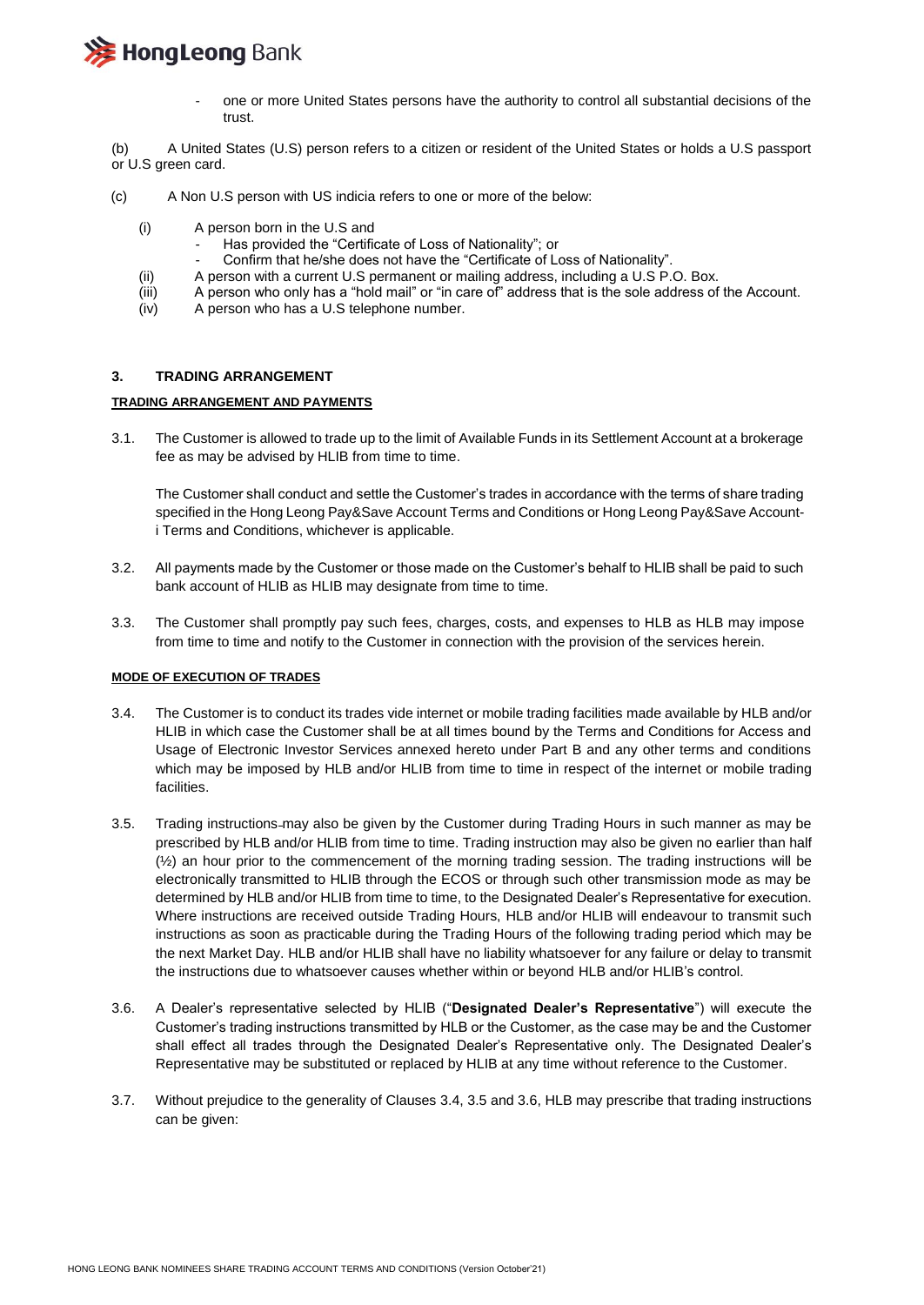# **注 HongLeong Bank**

- (a) through the telephone subject to verification exercise as may be determined by HLB but which HLB shall not be obliged or be under any duty whatsoever to conduct or verify the identity of the caller prior to executing the caller's instructions
- (b) in writing, in which case the following shall apply:
	- (i) The Customer's written instructions shall be written clearly, completely and without any ambiguity and signed by the Customer;
	- (ii) any amendments to the written instructions must be countersigned by the Customer.
- 3.8. The Customer covenants and agrees that:
	- (a) the trading instructions (including those given in writing) are irrevocable and not subject to cancellation or any amendments whatsoever once his order has been matched;
	- (b) HLB will endeavour to transmit instructions to the Dealer's Representative on any cancellation or amendments to trading instructions (including those given in writing) before the order has been matched but HLB does not guarantee that such instructions will be or can be effected by the Designated Dealer's Representative;
	- (c) The Customer will be notified by way of contract note delivered to him by HLIB in the ordinary course of business of HLIB, when the order is executed but not otherwise;
	- (d) HLB and/or HLIB may, but is not obliged, to inform the Customer that the order has been executed or otherwise;
	- (e) HLB and/or HLIB reserves the right to reject or refuse to transmit any trading instructions without assigning any reason for such refusal;
	- (f) HLB and/or HLIB shall not be liable for any loss howsoever arising by reason of the Designated Dealer's Representative failing or being unable to execute the Customer's order in full and effects partial execution only, and the Customer shall accept and be bound by the outcome;
	- (g) the Customer covenants that his dealings in securities hereunder shall be carried out for his own account as principal and not for the benefit of any other party; and
	- (h) the trading instruction of the Customer shall not be deemed to be valid and effective until the trading instruction is actually received and accepted by HLB and/or HLIB and routed to HLIB and written confirmation of business done of an order ("**Business Done**") is subsequently received by the Customer either by telephone or addressed to the Customer's e-mail address or SMS or published on the designated forum provided in the Service and the Customer shall have no claim against HLB and/or HLIB in respect of any losses, liabilities, costs and/or expenses resulting from any failure by HLB and/or HLIB to receive the Customer's instructions as aforesaid.
- 3.9. HLB and/or HLIB shall be and is hereby authorised to rely upon and act in accordance with trading instructions given by or on behalf of the Customer by any of the modes prescribed by HLB, without enquiry on its part as to the identity of the person giving or purporting to give such trading instructions or as to the authenticity of such trading instructions and that HLB shall be in no way responsible for any misuse or unauthorised use of messages or instructions given to HLB by the Customer. Notwithstanding that a transaction may be disputed by the Customer for any reason whatsoever including the reason that the person who gave the instructions was not the Customer, HLB shall be entitled to treat such instructions as binding upon the Customer and HLB shall be entitled to take such steps in connection with or in reliance upon such instructions.
- 3.10. On receiving contract notes or statement or account from HLB, HLIB, and/or the Nominee, the Customer must read them carefully to establish if there are any errors or omissions or if he disagrees with any information contained therein and the Customer undertakes to inform the relevant party of such errors or omissions or disagreement by 5:00 p.m. on the Trading Day immediately following the date that he is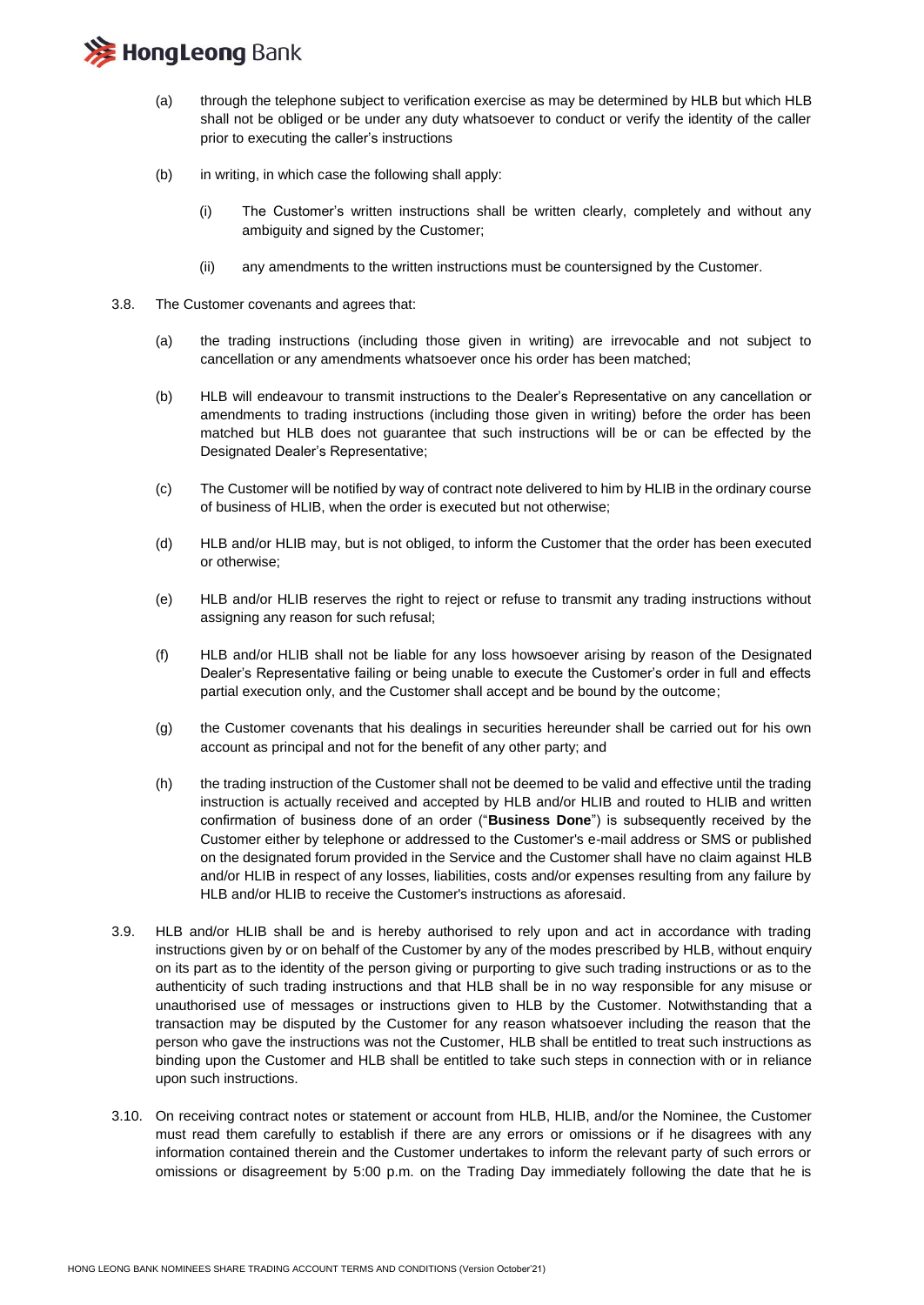

deemed to have received the same, failing which he shall be deemed to have waived his right to dispute the accuracy of the contract notes or statements of account or documents and accepted the entries contained therein as final and conclusive evidence of the facts contained therein. Accordingly, HLB, HLIB, and/or the Nominee have the right to treat the Customer's silence as the Customer's representation that the contract notes or statement of accounts or documents are accurate in all respects and he shall thereafter be precluded from making any claims of errors or omissions against HLB, HLIB and/or the Nominee.

#### **4. CUSTOMER'S AUTHORISATION**

- 4.1. The Customer shall not give any instructions to HLB for the sale of securities if he does not have such securities or sufficient securities in his CDS Account and notwithstanding that such instructions are given, HLB and/or HLIB is under no obligation whatsoever to execute such instructions, whether wholly or partially.
- 4.2. The Customer shall not transact, or give any instructions to HLB, for the purchase of securities if he does not have sufficient cash in the Settlement Account to pay for the securities and notwithstanding that such instructions are given, HLB and/or HLIB is under no obligation whatsoever to execute such instructions, whether wholly or partially.
- 4.3. The Customer expressly and irrevocably authorises and instructs HLB to do the following:
	- (a) Earmark and/or debit the Settlement Account for all fees, charges, costs and any other expenses incurred or expended by HLB, HLIB and/or the Nominee and all other expenses, fees or charges, including but not limited to clearing, brokerage fees, stamp duties payable on account of the Customer trading in securities (hereinafter collectively referred as "**Charges**");
	- (b) Earmark and/or debit the Settlement Account for the charges and all payments due from the Customer on the purchase of securities, including all outstanding sums (referred to under Clause 4.4 below) and remit the appropriate amounts due to the respective payees by whatsoever means;
	- (c) Collect and credit into the Settlement Account, all dividends, payments on the sale of securities and all other payments in connection with the securities or the operation of the Trade Accounts; and
	- (d) Liquidate by withdrawals from the Settlement Account and utilize the proceeds from there to settle all purchase contracts, fees, contra losses and any other charges owing by me in relation to the Trade Accounts.
- 4.4. In the event that the Customer fails to make full payment together with all Charges for securities purchased on or before the settlement day and/or for contra losses (hereinafter collectively referred as "**the outstanding sums**"), the Customer shall pay interest on the outstanding sums at the Default Rate commencing from the settlement day up to the date that the outstanding sums is paid in full (both before as well as after judgment). The Customer acknowledges and agrees that the securities purchased and all other securities in his CDS Account, whether in the Customer's name or in any Nominee Account, may be sold by HLB and the proceeds of sale utilised to pay the outstanding sums, all legal fees on a solicitor and own client basis and any other fees and costs incurred in facilitating or enforcing such sale. If the amounts realised from the sale of the securities is insufficient to settle the outstanding sums together with interest thereon, the Customer shall immediately pay HLB the shortfall together with interest thereon.

#### **5. CONTRACT NOTES**

- 5.1. Each and every trade effected by the Customer shall be evidenced by a contract note ("**the Contract Note**") issued by HLIB.
- 5.2. Each such Contract Note shall be made out in Customer's name or in the name of the Nominee or HLB for account of the Customer and contain inter alia, name of Customer, Contract Date, Contract Number, Price, Quantity, Counter, Buy or Sell Contract and amount payable to the Customer for a Sell Contract and the amount payable by Customer for a Buy Contract. The Customer shall comply strictly with the terms of settlement set out in the Contract Note, failing which BM rules on force selling or buying-in shall apply and the Customer shall reimburse and pay HLB in full upon HLB's written demand for any losses costs or expenses that may be incurred as a result of the Customer's breach.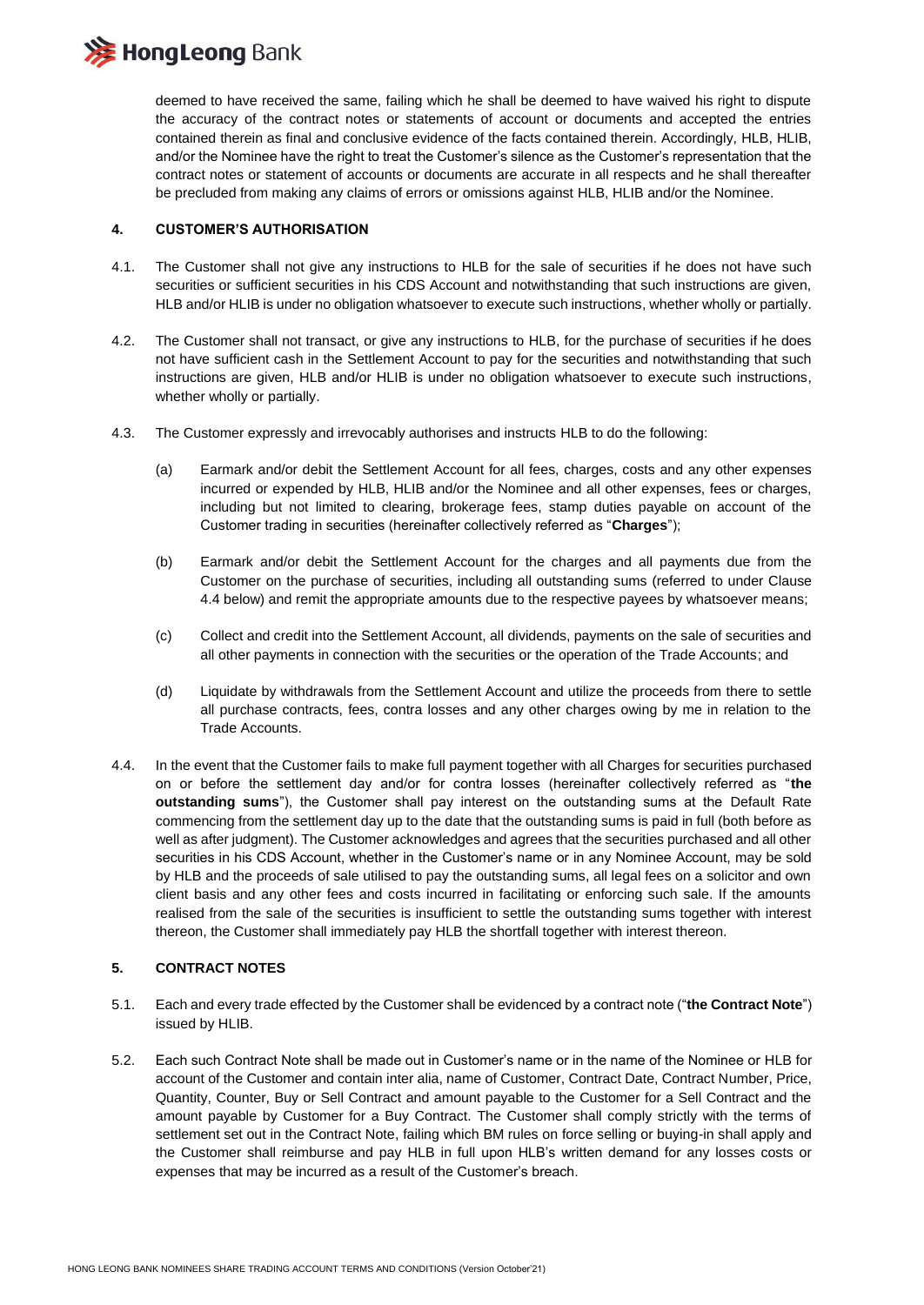# **》HongLeong** Bank

- 5.3. Each Contract Note shall be forwarded by HLIB directly to the Customer by post or such other permissible mode, to the Customer's address or email address as recorded by HLIB, on the Trading Day immediately after the Trading Day on which the contract is done or within such other permissible period as may be determined by HLIB. All Contract Notes will reflect the relevant brokerage fee imposed on the relevant transaction which will be charged in accordance with the rates displayed at HLB's website at [www.hlb.com.my](http://www.hlb.com.my/) or as may be prescribed from time to time by directives of the relevant regulatory authorities.
- 5.4. The Contract Note shall be the official confirmation of the Customer's instructions having been effected and shall be conclusive and binding on the Customer.

#### **6. CONTRA TRADES**

Contra transactions by the Customer are permissible, unless otherwise notified to the Customer in writing by HLB and provided (i) they are effected within two (2) Trading Days or such other number of Trading Days as may be permitted by HLB at its discretion from the date of the Contract Note representing the purchase of the securities; and (ii) the Customer has sufficient cash in the Settlement Account to pay for the purchase of the securities. The Customer shall pay and make good any contra transactions losses on the Trading Day after the sale transaction day and shall reimburse and pay to HLB upon HLB's written demand for all interest costs incurred by HLB arising from the Customer's default in making such payments.

Where securities purchased by the Customer are to be sold on a contra basis, and unless otherwise determined by HLB at its absolute discretion, such securities shall be sold on a "first in first out" basis, that is securities of the same counter shall be sold in the priority in which those securities were purchased regardless of the purchase price of the securities.

The requirements pertaining to contra transactions set out in this Clause 6 are subject to changes from time to time by the relevant authorities and/or as notified by HLB to the Customer with prior written notice. The Customer is advised to obtain the latest schedule of due dates and payment time frame from HLB.

#### **7. CLOSURE OF ACCOUNTS**

- 7.1. The Trade Accounts of a Customer may be closed if the Customer breaches any of these Terms and Conditions and fails to remedy such breach within the time stipulated by HLB.
- 7.2. Notwithstanding the above, the Trade Accounts of the Customer may be closed if:
	- (a) the Customer or any one of them in the case of joint accountholders dies, become insane or serves any custodial sentence, commits an act of bankruptcy, is insolvent or has a bankruptcy/winding-up petition presented against him;
	- (b) the Customer shall be affected by a material change in its financial condition which is in the opinion of HLB likely to prejudice the ability of The Customer to perform his obligations under this Agreement;
	- (c) a change in applicable law or regulation makes it impossible or unlawful for HLB to allow The Customer to effect the purchase and sale of securities in the manner contemplated under this Agreement;
	- (d) the HLIB Trading Account is closed by HLIB and the Customer acknowledges that HLIB may close the HLIB Trading Account without assigning any reason; or
	- (e) the Customer breaches or defaults in any obligations, terms or conditions in any loan or other agreement with HLB, HLIB or any other financial institution.

#### **8. CUSTOMER'S ACKNOWLEDGEMENT**

8.1. The Customer acknowledges that all transactions shall be subject to these Terms and Conditions and all relevant Securities Laws which definition includes the Capital Markets and Services Act 2007, the Securities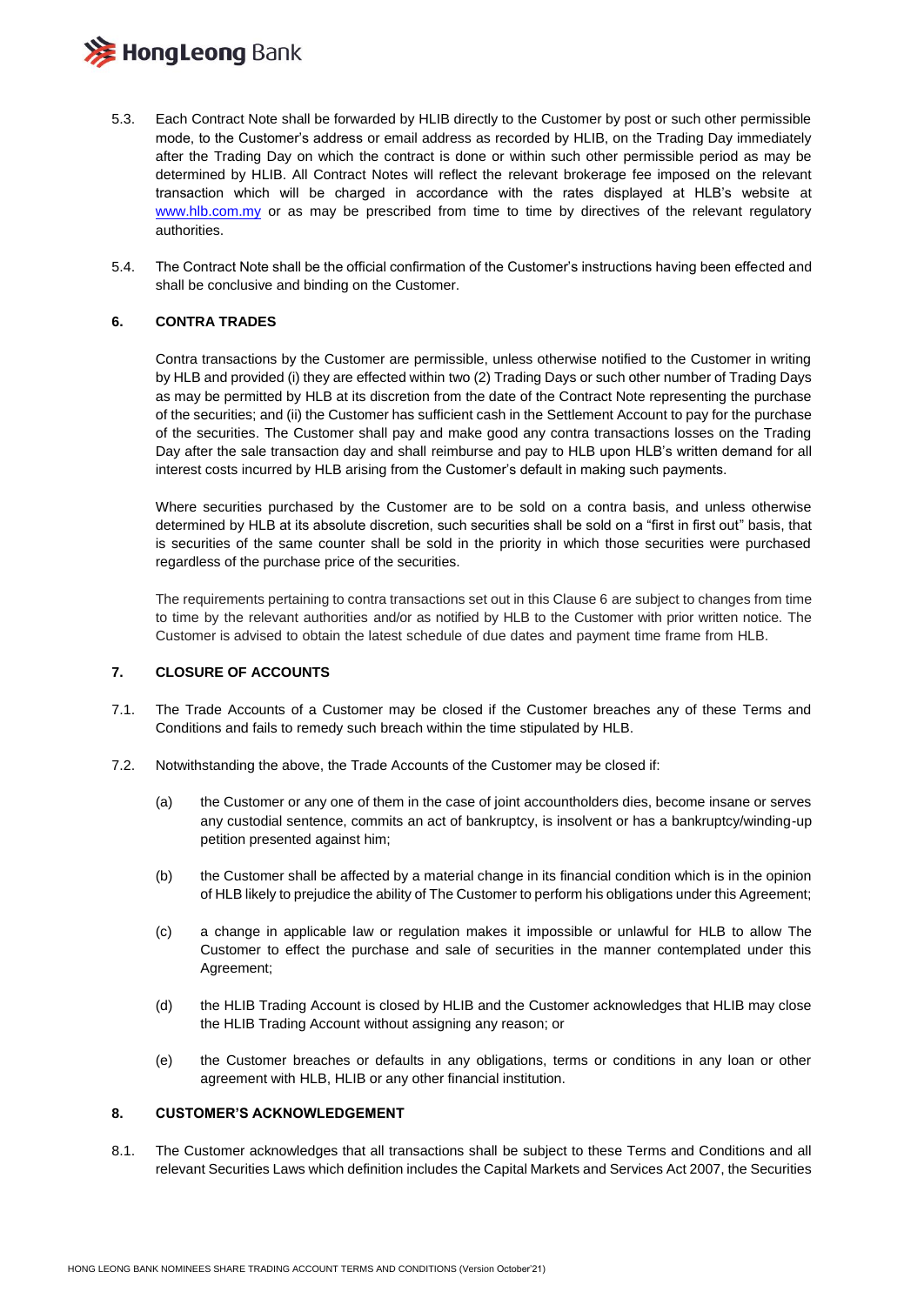**HongLeong Bank** 

Industry (Central Depositories) Act 1991, the Securities Commission Act 1993, any subsidiary legislation made under such laws and the constitutions, rules and regulations of the SC, BMSB, BMD, Bank Negara Malaysia and such other relevant regulatory authority or body and such other amended, revised or supplemented rules and regulations from time to time brought into force.

- 8.2. The Customer further agrees that HLB, HLIB, and the Nominee are under no duty or obligation whatsoever to advise or inform the Customer of his legal obligations under the applicable laws governing the trading of securities and the Customer understands that he shall be fully responsible for all transactions effected for his account.
- 8.3. The Customer acknowledges and agrees to the use of voice recording devices by HLB of all telephone conversations between HLB and the Customer without any automatic tone warning device in order to permit HLB to verify orders and data concerning any matters relating to this Agreement.

#### **9. SET-OFF**

- 9.1. In addition to its other rights under these Terms and Conditions, HLB shall be entitled at any time, to combine, consolidate or merge all or any of the Customer's accounts of whatsoever nature at any branch of HLB with any liabilities to HLB and set-off or transfer any sum whether in the same or different currencies standing to the credit of any such accounts in or towards satisfaction of any of the Customer's liabilities to it under these Terms and Conditions or under any other accounts, whether such liabilities be present or future, actual or contingent, primary, secondary or collateral, secured or unsecured, joint or several with prior written notice to the Customer.
- 9.2. Nothing herein shall restrict the operation of any general lien or other rights or lien whatsoever which HLB may have, whether by law or otherwise, and the rights of set-off hereby conferred are in addition and without prejudice to any general right or set-off arising by law or any lien, guarantee, bill, note, mortgage or other security now or hereafter held by HLB.

#### **10. SHARE MARGIN FACILITY**

In the event a share margin facility is granted by HLB to the Customer, HLB will notify the Customer of the terms and conditions governing the share margin facility. The Customer shall be deemed to have accepted the share margin facility subject to these Terms and Conditions and such other terms and conditions governing the share margin facility as may be stipulated by HLB if the Customer utilises the share margin facility. The Customer covenants that all such terms and conditions shall be supplemental to these Terms and Conditions and he shall comply with and observe fully all such terms and conditions.

#### **11. TERMINATION**

- 11.1 This Agreement will automatically terminate upon the termination of any of the Trade Accounts.
- 11.2 Without prejudice to any other provisions herein, HLB may terminate this Agreement in the event of any breach of this Agreement by the Customer.
- 11.3 Either party may terminate this Agreement by giving to the other seven (7) days written notice of the termination and the Customer shall settle all outstanding liabilities under this Agreement.
- 11.4 The termination of this Agreement will not affect any:
	- (a) transaction properly entered into, instructions given or action taken prior to such termination;
	- (b) claim against the Customer in respect of or the Customer's liability for any fees and expenses (if applicable) in respect of the period prior to such termination; or
	- (c) other claims, which either party may have against the other.

#### **12. CUSTOMER'S UNDERTAKING**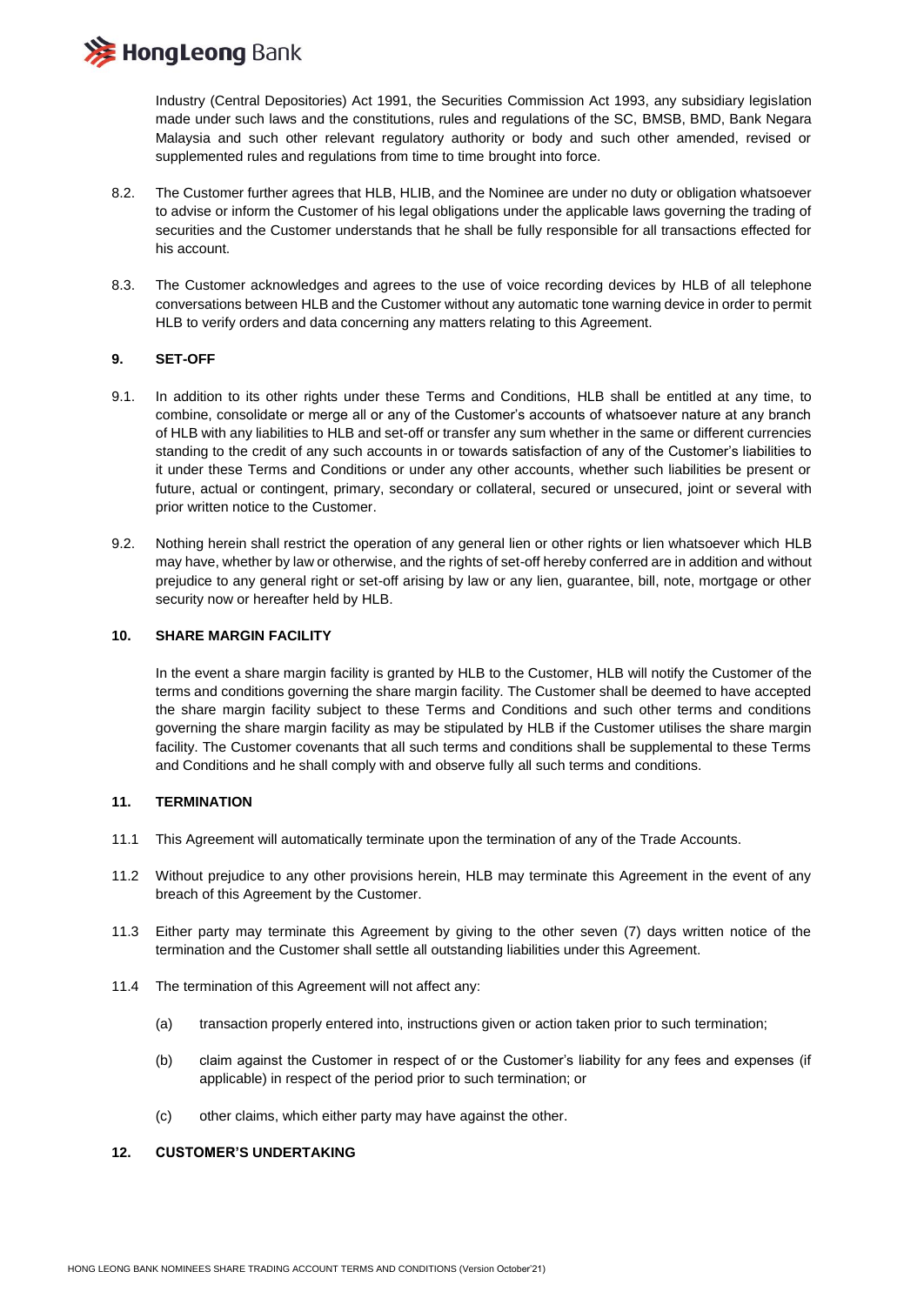

- 12.1 The Customer shall reimburse and pay HLB upon HLB's written demand, for any losses, expenses, claims and damages (including but not limited to legal fees and expenses on a solicitor and own client basis) which HLB may sustain or incur:
	- (a) in relying and acting upon the instructions of the Customer;
	- (b) from the failure or omission of the Customer to make the trade settlements by the due date for settlement or failure to deliver the securities as contracted; and
	- (c) for breach or non-compliance or omission to comply with any of these Terms and Conditions or any agreement, contract, arrangement or otherwise between HLB and the Customer.
- 12.2 The Customer agrees that HLB, its directors, officers, employees or agents may, at HLB's discretion, accept and act on instructions given pursuant to Clause 3.7, which HLB believe have emanated from the Customer or the Customer's authorized representative and agree that so long as HLB acts in good faith and exercises due care, such instructions shall be binding on the Customer. HLB, its directors, officers, employees or agents shall not be liable for and are hereby discharged from any liability for any loss or damage incurred or suffered or for any action taken or omitted, or purported to be taken or omitted, in connection with HLB acting on the Customer's instructions, save and except for damages arising directly from HLB's gross negligence or wilful misconduct.
- 12.3 In the event HLB is held liable for any damages notwithstanding Clause 12.2 above, the total amount of HLB's entire liability shall not exceed the principal amount of the transaction involved which gave rise to the claim.
- 12.4 Any documents or information made available to the Customer by HLB on any securities shall not constitute an advice to trade in said securities nor shall such information form the basis of, or be relied on, in connection with any contract. The Customer shall not treat any information on securities as representing advice from HLB and the Customer hereby acknowledge that HLB makes no warranty or representation, express or implied, as to the accuracy, completeness or otherwise as to the information provided. The availability of any information shall not be relied upon by the Customer when undertaking any transaction, and the Customer shall at all times rely on the Customer's own assessment of the information and the merits or any proposed transaction. The Customer agrees and understands that HLB prohibits its employees, officers or agents from giving or making any investment advice, suggestion or recommendation and any such advice, suggestion or recommendation given or made shall be deemed to have been made by the employee, officer or agent concerned in his/her individual capacity. HLB shall have no liability or responsibility whatsoever in respect of any losses suffered or incurred by the Customer as a result of or arising from such advice, suggestion, recommendation or information.

#### **13. TIME**

Time wherever mentioned shall be of the essence.

#### **14. SEVERABILITY, WAIVER AND INDULGENCE**

- 14.1 HLB may at its discretion waive compliance with any of these Terms and Conditions or grant any time or indulgence to the Customer but such waiver, time or indulgence shall be without prejudice to the rights and remedies of HLB including its rights to enforce any of its rights or remedies or to require compliance by the Customer of such term and conditions at any future time.
- 14.2 If any condition which is determined to be illegal, invalid, prohibited or unenforceable in any respect under any law, the same shall be ineffective to the extent of such illegality, invalidity, unenforceability or prohibition without in any manner invalidating the enforceability of the remaining provision or the other remaining Terms and Conditions.
- 14.3 The rights, powers and authorities conferred on HLB under these Terms and Conditions are in addition to and not in derogation of any rights, power or authorities conferred by law.

#### **15. RECONSTRUCTION OF HLB/HLIB**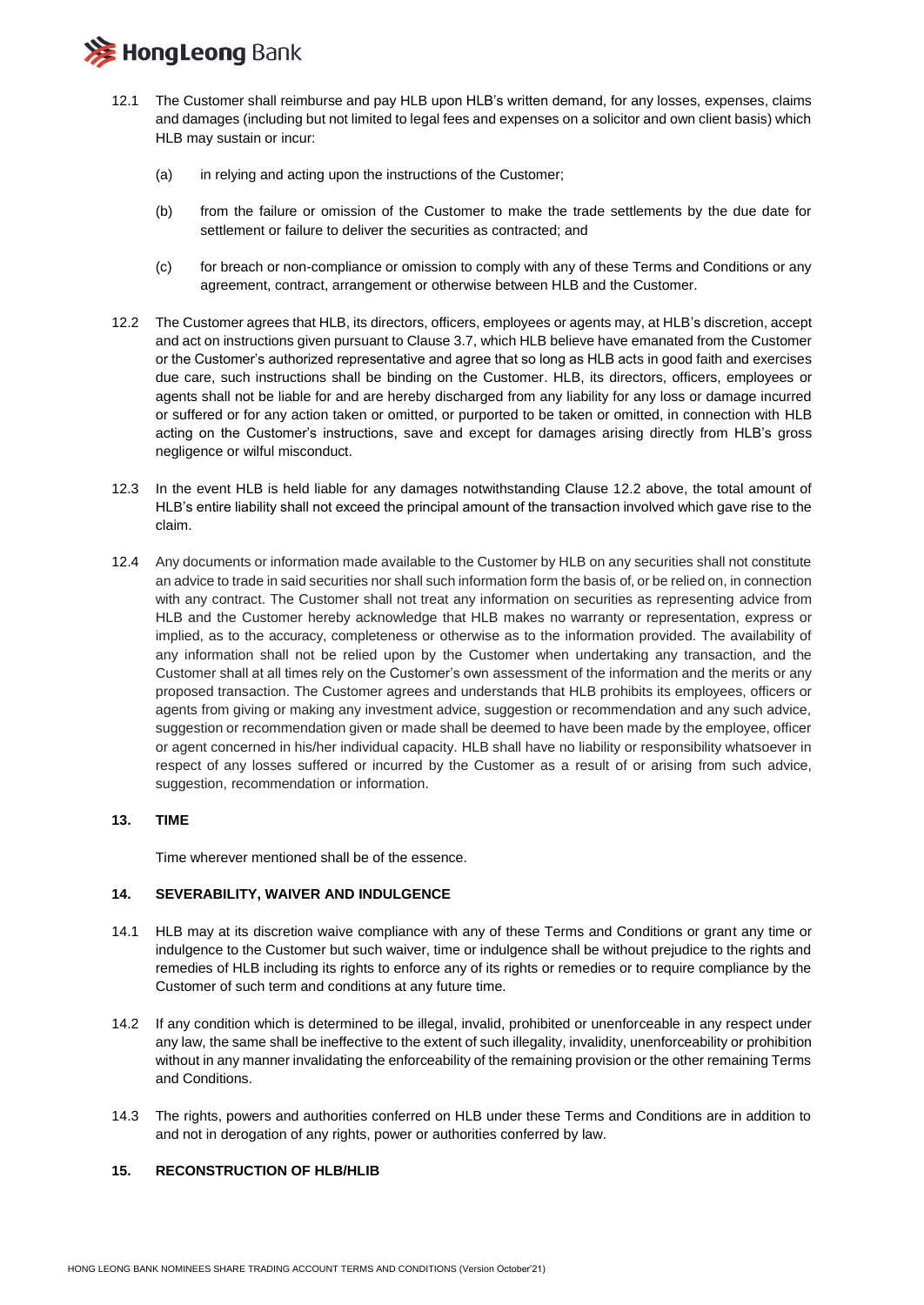

The obligations and liabilities of the Customer shall continue to be valid and binding for all purposes whatsoever notwithstanding any change by amalgamation, reconstruction or otherwise which may be made in the constitution of HLB or HLIB or of any company by which the business of HLB or HLIB may for the time being be carried on and shall be available to the company carrying on that business for the time being.

#### **16. REVISION OF TERMS AND CONDITIONS**

- 16.1. If any of these Terms and Conditions are or should become inconsistent with any present or future law, rule or regulation of the SC, BMSB, BMD, Bank Negara Malaysia or any other relevant authority or body having jurisdiction over the subject matter of this Agreement, such provision shall be deemed to be rescinded or modified in accordance with any such law, rule or regulation. In all other respects, these Terms and Conditions shall continue and remain in full force and effect.
- 16.2. Notwithstanding anything contained herein, HLB may in its absolute discretion amend or vary the Terms and Conditions at any time or from time to time and/or impose additional clauses with prior written notice to the Customer, which shall bind the Customer as if the amendments and additional clauses have been originally set out in the Terms & Conditions.
- 16.3. The opening and continued operation of the Trade Account(s) by the Customer shall constitute consent by the Customer to be bound by these Terms and Conditions and any variation and amendments made by HLB from time to time.

#### **17. DISCLOSURE OF INFORMATION**

In addition to the permitted disclosures provided under Schedule 11 of the FSA, the Customer irrevocably authorises and permits HLB, its officers and employees to disclose and furnish all information concerning the Trade Account(s), these Terms and Conditions, present and future accounts of the Customer and any other matters relating to the Customer or its business and operations to:

- (a) Other financial institutions granting or intending to grant any credit facilities to the Customer, the Credit Bureau or any other central credit bureau established by Bank Negara Malaysia, the SC, Bursa Malaysia Securities Berhad, Cagamas Berhad, Credit Guarantee Corporation, any other relevant authority as may be authorised by law to obtain such information or such authorities/agencies established by Bank Negara Malaysia or any agency established by the Association of Banks in Malaysia;
- (b) Any current or future corporation which may be associated with or related to HLB (as defined in the Companies Act 2016), including representative and branch offices and their respective representatives, subsidiaries of HLB's holding company, HLIB and the Nominee;
- (c) The Security Parties or any party intending to provide security in respect of the Trading Account(s);
- (d) HLB's auditors, solicitors and/or other agents in connection with the recovery of moneys due and payable hereunder; and
- (e) HLB's professional advisers, service providers, nominees, agents, contractors or third party service providers who are involved in the provision of products and services to or by HLB and its related or associated companies.

The Customer hereby irrevocably consents to such disclosure and confirms that HLB, its officers and employees shall be under no liability for furnishing such information or for the consequences of any reliance which may be placed on the information so furnished in accordance with this Agreement.

#### **18. NOTICES**

18.1. Any notices required to be served by HLB to the Customer may be given in any of the following manner elected by HLB at its discretion: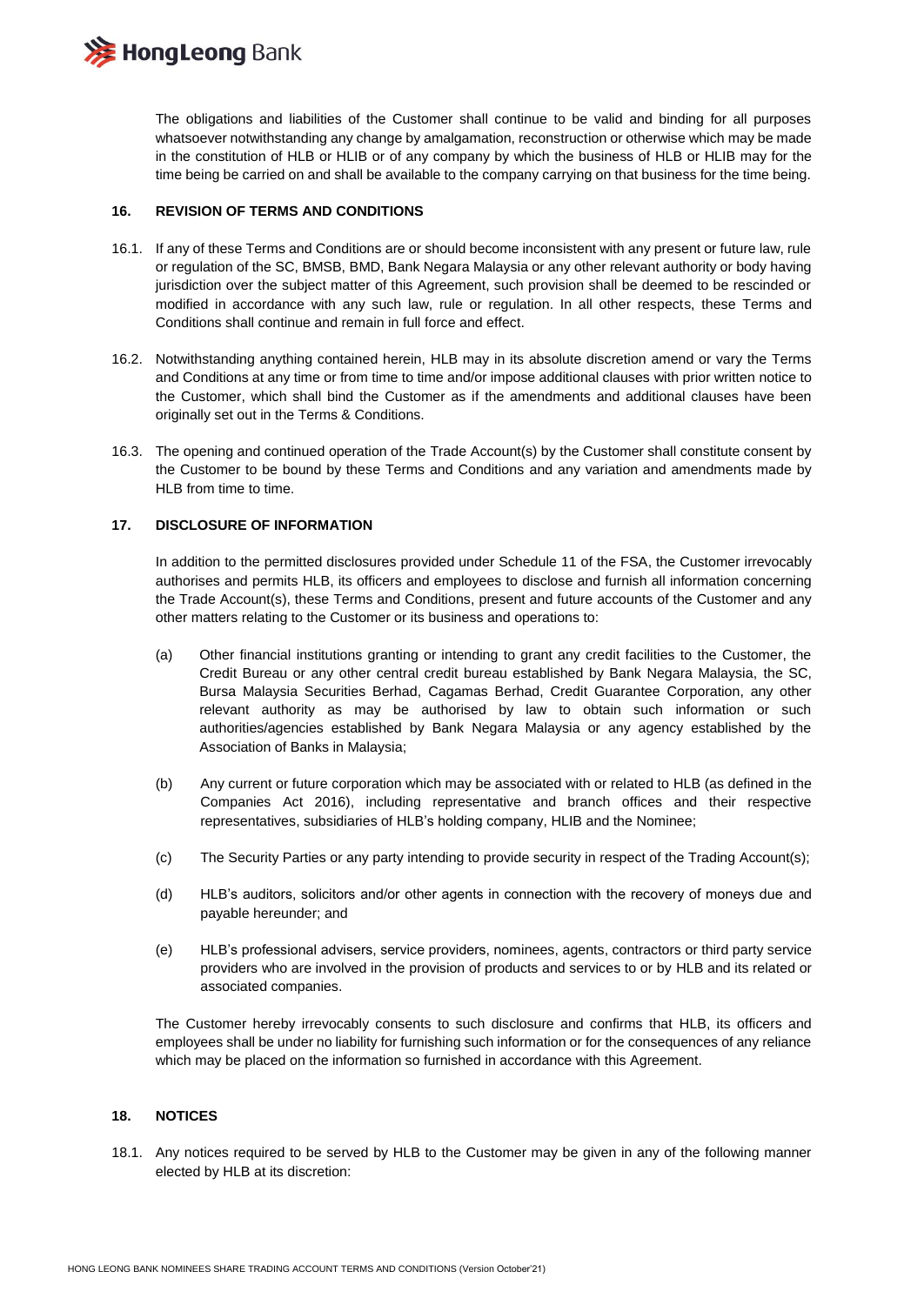

- (a) by ordinary post or registered post or courier sent to or left at the Customer's last known address registered with HLB and such notice shall be deemed to be received by the Customer within two (2) Business Days from posting, if sent by ordinary post or registered post or from sending, if sent by courier; or
- (b) by facsimile and such notice shall be deemed to be received by the Customer on the day of the transmission or on the Business Day immediately after transmission if the day of the transmission is not a Business Day provided the sender receives an answerback confirmation; or
- (c) by telex or cable and such notice shall be deemed to be received on the day of transmission or the Business Day immediately after it was sent if the day was not a Business Day; or
- (d) by general notice in one major newspaper or posted at HLB's branch premises or on HLB's website or on HLIB's website or on visual screen through a computer terminal or such other visual screen in HLB's branch premises and the notice shall be deemed to have been sent or effective from the date that such notice is advertised or posted or on the date specified in the notice; or
- (e) by email or SMS or such other electronic means ("**Electronic Message**") and such notice shall be deemed to be received by the Customer on the day the Electronic Message is sent or on the Business Day immediately after it is sent if the day on which such Electronic Message is sent is not a Business Day.

The Customer shall notify HLB immediately of any change in the Customer's correspondence residence, mobile number, facsimile number, e-mail address or other relevant contact details and HLB shall not be liable for any consequences arising from the Customer's failure to notify HLB accordingly. Until HLB has received notification of any changes, all notices or communications issued or sent by HLB to the Customer's last known address, mobile number, facsimile number or e-mail address shall be deemed to be properly sent.

- 18.2. All notices sent by the Customer to HLB may be sent by ordinary post or registered post or courier or cable or telex but not by way of facsimile. Such notices or communication shall be deemed received only when HLB has received the same.
- 18.3. The Customer agrees to the service of any court process by registered post to the Customer's last known address registered with HLB and such service shall be deemed effective two (2) Trading Days after posting. Service of court process may also be effected in any other manner permitted by law.
- 18.4. The Customer confirms that any dispute made by the Customer on the accuracy of information stated in any notice or communication served upon or given to the Customer must be received by HLB within seven (7) days from the date of the said notice or communication failing which such notice or communication shall be deemed to be correct or accurate. The Customer agrees that HLB reserves the right to make any adjustments to the contents of any such notice or communication sent arising from any technical or typographical error.

#### **19. SUCCESSORS**

This Agreement shall be binding upon the heirs, personal representatives, and successors-in-title of the Customer and on the successors-in title and assigns of HLB.

#### **20. ASSIGNMENT**

The Customer may not assign any rights or obligations under this Agreement without the prior written approval of HLB. HLB may assign any rights or obligation under this Agreement by giving notice to the Customer.

#### **21. GOVERNING LAW**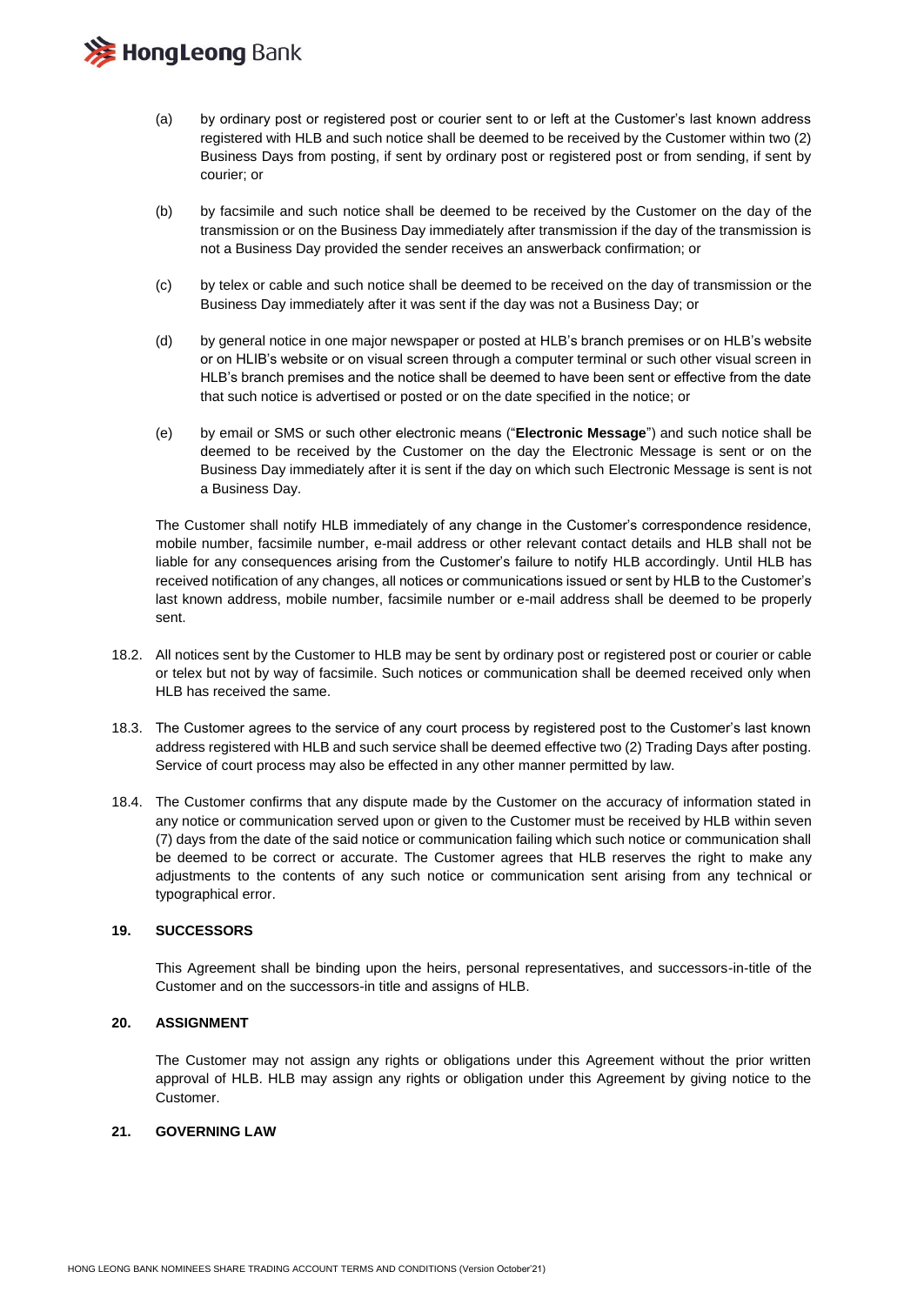

The Agreement is governed by and construed in accordance with the laws of Malaysia. The Customer irrevocably agrees to submit to the non-exclusive jurisdiction of the courts of Malaysia and the service of any legal process may be effected by any manner permitted under this Agreement and/or by law.

#### **22. REPRESENTATION AND WARRANTY ON PROCESSING OF PERSONAL INFORMATION**

The Customer hereby represents and warrants that the Customer has obtained the consent of all persons named in the Customer's application for the Trade Account(s) or such other document submitted to HLB/HLIB in support of such application and/or the Customer's authorized representatives, including but not limited to the Customer(s)' directors, shareholders, authorized signatories or such other persons as specified by HLB/HLIB ("**Relevant Data Subjects**") for HLB/HLIB's collection, holding and use of the personal information of the Relevant Data Subjects in accordance with HLB/HLIB's Policies as may be amended from time to time.

- 22.1. The Customer hereby represents, warrants and declares that:
	- (a) the Customer is of full age and sound mind;
	- (b) the Customer is not a bankrupt and no bankruptcy petitions have been presented or proceedings instituted against me which are still pending/undercharged;
	- (c) the Customer has the full legal right, authority and power to enter into and perform the terms of this Agreement which is binding on and enforceable against the Customer;
	- (d) there is no order of any court or other agency or governmental authority or any provision of existing agreement binding on the Customer or the Customer's assets which would be contravened or breached by the execution, delivery and/or performance of these Terms and Conditions. No lawsuits or investigations by any government agency, body or other regulatory authority are pending or to be instituted against the Customer;
	- (e) the Customer has not violated any provisions of any legislation, court order, judgment or contracts which the Customer is a party to or is bound by.
- 22.2. The Customer further hereby declares and agrees that, in relation to this Agreement, the Trade Accounts and the Settlement Account, that:
	- (a) the Customer is and will be the principal acting for his/her own account and the sole beneficiary hereto and thereof;
	- (b) all the necessary authorizations and approvals required to issue/enter into and perform the obligations under these Terms and Conditions and/or open and maintain the Trading Account and the Settlement Account have been/ will be obtained;
	- (c) the Customer will continue to observe all applicable laws, rules and regulations;
	- (d) the funds for the purposes of this Agreement are neither, and will not be obtained from, an unlawful activity nor related to any unlawful activity as defined under the Anti-Money Laundering, Anti-Terrorism Financing and Proceeds of Unlawful Activities Act 2001.
- 22.3. The Customer acknowledge and agree that any claims against the compensation fund established under Part IV of the Capital Markets and Services Act 2007 ("**the Act**") for the purpose of compensating persons who suffer monetary losses are strictly limited to the circumstances prescribed under Section 7 of the Capital Markets and Services Regulations 2007, which are:
	- (a) a defalcation or fraudulent misuse of monies or other property by a director, officer, employee or representative of a licensed dealer that is at the time a participating organization of the Bursa Malaysia Securities Berhad; or
	- (b) an insolvency of a participating organization;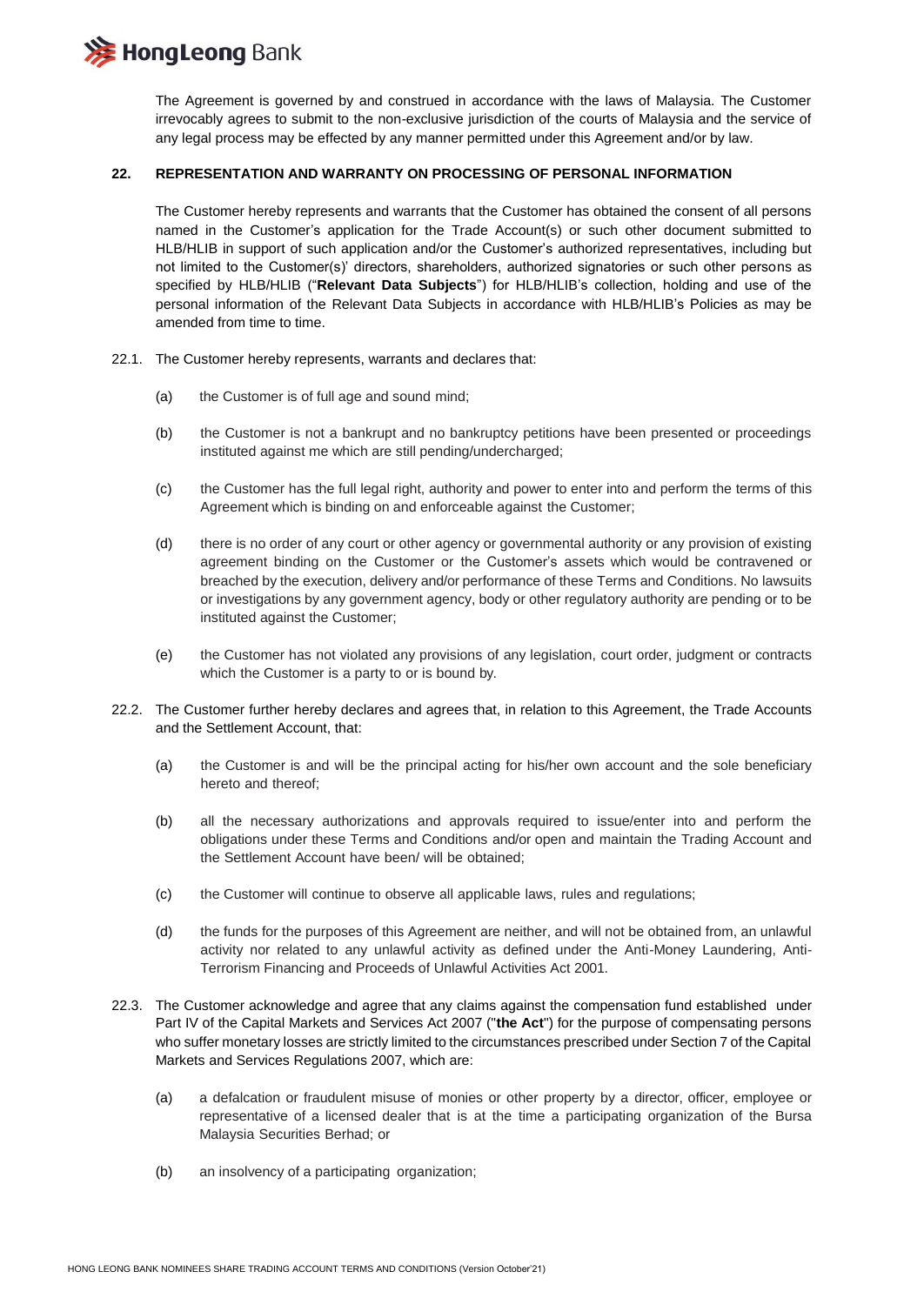

22.4. The Customer also acknowledge and agree that claims against the said compensation fund do not extend to a defalcation or fraudulent misuse of my monies or other property entrusted to or received by HLB's director, officer, employee or representative or on your insolvency.

#### **23. CONSENT TO PROCESS PERSONAL INFORMATION**

The Customer hereby agrees and consents to the holding, collection and use of all personal data provided to HLB/HLISB/HLIB by the Customer and/or acquired by HLB/HLISB/HLIB from the public domain, as well as personal data that arises as a result of the provision of services to the Customer in connection with the Trade Account(s) in accordance with the Privacy Notice of HLB/HLISB/HLIB as may be amended from time to time.

#### **24. FATCA**

Notwithstanding anything to the contrary herein contained:

- (a) any payment made by, or on behalf of HLB (the "**Payor**") to, or for the benefit of, Customer (the "**Payee**") shall be made subject to any withholding or deduction imposed on such payment pursuant to or on account of FATCA or any other arrangements with foreign governments or regulators and no additional payment shall be required, nor any payment increased, on account of any such withholding or deduction. The Payor shall not be required to reimburse and pay the Payee on account of any loss, liability or cost imposed as a result of, or otherwise arising from, such withholding or deduction;
- (b) if the Payor is required to make any deduction or withholding pursuant to or on account of FATCA or any other arrangements with foreign governments or regulators in respect of any payment, and the Payor does not so deduct or withhold and a liability resulting from such failure to withhold or deduct is assessed directly against the Payor, then the Payee hereby agrees to reimburse and promptly pay the Payor upon the Payor's written demand therefor (notwithstanding any limitation on indemnification otherwise included in these terms and conditions) the amount of such liability. The Payee's undertaking hereunder shall include any related liability for interest and, if the Payee has failed to provide the Payor, in a timely fashion, with sufficient information necessary for the Payor to determine whether and/or to what extent it is required to make any deduction or withholding pursuant to or on account of FATCA or any other arrangements with foreign governments or regulators, shall include any related liability for penalties; and
- (c) the Payee hereby consents to the disclosure of information on the Payee by the Payor to local and foreign regulatory and/or tax authorities including those in the United States.

#### **25. GOVERNMENT TAXES AND/OR STATUTORY/REGULATORY IMPOSED CHARGES, FEES ETC**

- (a) The fees and/or all other monies to be paid by the Customer to HLB under these Terms and Conditions herein, including any amount representing reimbursements to be paid by the Customer to HLB, is exclusive of any Tax, and shall be paid without any set-off, restriction or condition and without any deduction for or on account of any counterclaim or any deduction or withholding.
- (b) In the event the Customer is required by law to make any deduction or withholding from the fees and/or all other monies payable to HLB under these Terms and Conditions herein in respect of any Tax or otherwise, the sum payable by the Customer in respect of which the deduction or withholding is required shall be increased so that the net fees and/or the net amount of monies received by HLB is equal to that which HLB would otherwise have received had no deduction or withholding been required or made.
- (c) The Customer shall in addition to the fees and/or all other monies payable, pay to HLB all applicable Tax at the relevant prevailing rate and/or such amount as is determined by HLB to cover any Tax payments/liabilities/obligations in connection therewith, without any set-off, restriction or condition and without any deduction for or on account of any counterclaim or any deduction or withholding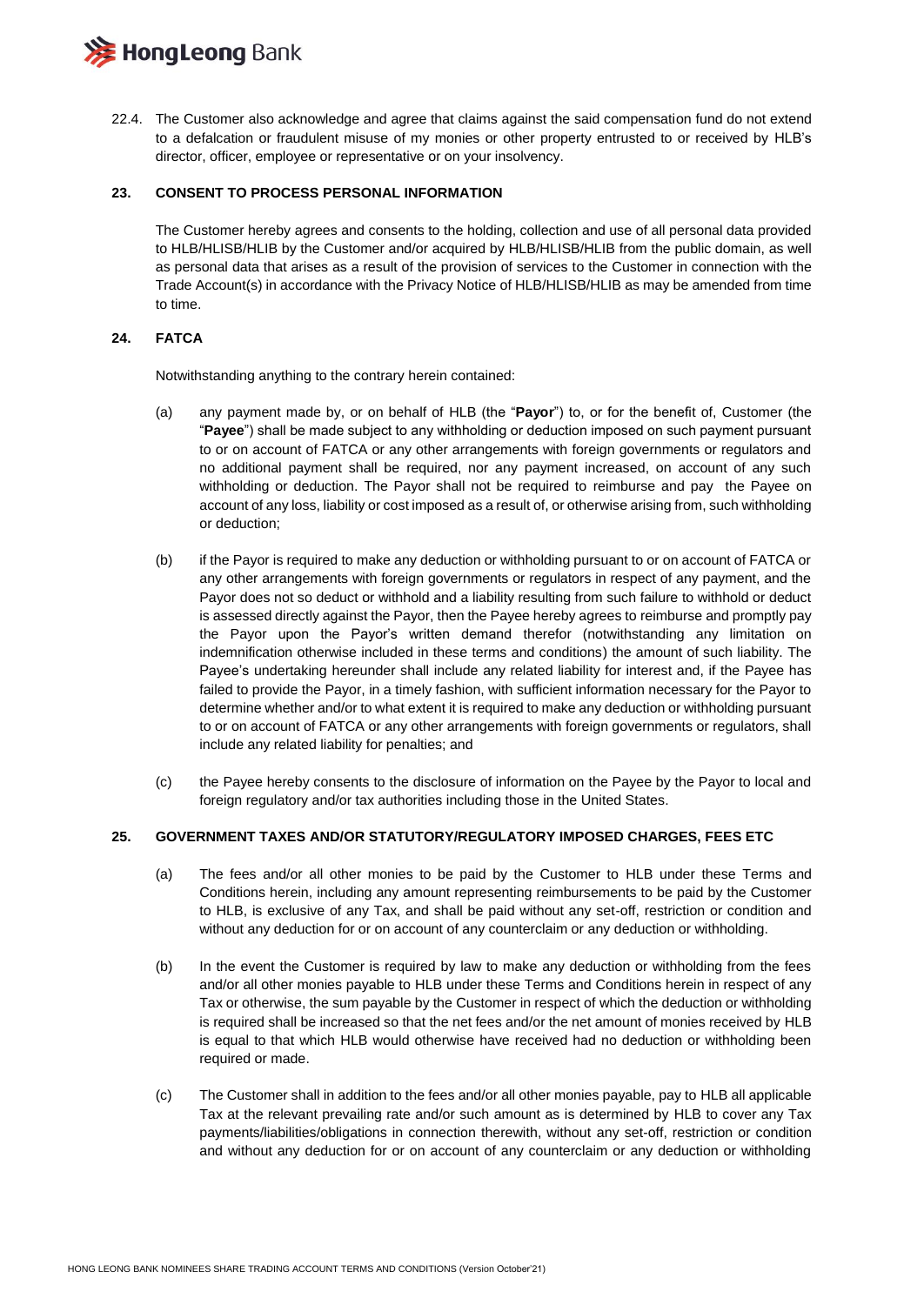**E HongLeong Bank** 

apart from any Taxes which may be required under any laws to be paid by the Customer directly to any Appropriate Authority which the Customer shall remit directly to the Appropriate Authority.

- (d) If at any time an adjustment is made or required to be made between HLB and the relevant taxing authority on account of any amount paid as Tax as consequence of any supply made or deemed to be made or other matter in connection with these Terms and Conditions herein by HLB, a corresponding adjustment may at HLB's discretion be made as between HLB and the Customer and in such event, any payment necessary to give effect to the adjustment shall be made.
- (e) All Tax as shall be payable by the Customer to HLB as herein provided shall be paid at such times and in such manner as shall be requested by HLB.
- (f) The Customer hereby agrees to do all things reasonably requested by HLB to assist HLB in complying with its obligations under any applicable legislation under which any Tax is imposed. In the event a new Tax is introduced and such Tax is required to be charged on the transaction contemplated in these terms and conditions herein, the Customer agrees to provide its fullest cooperation to HLB in assisting HLB in complying with its obligations under the relevant laws.
- (g) The Customer shall reimburse and pay to HLB upon HLB's written demand, for any liability arising as a result of any breach of obligation on the part of the Customer to pay the Tax as set out herein, together with all loss, costs and expensed resulting from such breach. Nothing in these terms and conditions herein requires HLB to pay any amount of fine, penalty, interest or other amount for which the Customer is liable for.
- (h) For the avoidance of doubt, the parties agree that any sum payable or amount to be used in the calculation of a sum payable expressed elsewhere in these terms and conditions herein has been determined without regard to and does not include amounts to be added on under this clause on account of Tax.

#### **26. INDEPENDENT LEGAL ADVICE**

The Customer confirms to have read and understood these Terms and Conditions and hereby declares that the Customer has been advised to seek independent legal advice on the effects and consequences of entering into and agreeing to these Terms and Conditions. The Customer agrees to be bound by these Terms and Conditions regardless of whether the Customer has resorted to such advice.

#### **27. RELATIONSHIP OF THE PARTIES**

- 27.1. Subject to clause 27.2 and 27.3 hereof, HLB shall at all times be and act as the Customer's agent in relation to these Terms and Conditions.
- 27.2. Nothing in this terms and conditions shall prevent HLB from:
	- (a) providing similar or the same services to any other person or persons;
	- (b) purchasing or selling securities for HLB's own account or for the account of other clients;
	- (c) acting as an agent, contracting or entering into any financial, banking, commercial, advisory or other transactions with any company or body, or from being interested in such contract or transaction.
	- (d) receiving and retaining for HLB's account all rebates, commission, fees or any other benefit arising out of any dealing, contract or transaction arranged by HLB on the Customer's behalf under these Terms and Conditions and the Customer authorizes HLB to receive and retain the said payments for HLB's account.
- 27.3. In connection with HLB's duties, obligations, rights and discretion under or arising out of this agreement, HLB shall not, merely by virtue of these Terms and Conditions and/or the performance of HLB obligations hereunder:
	- (a) assume, or be deemed to have assumed, any obligations, fiduciary relationship, trust or any other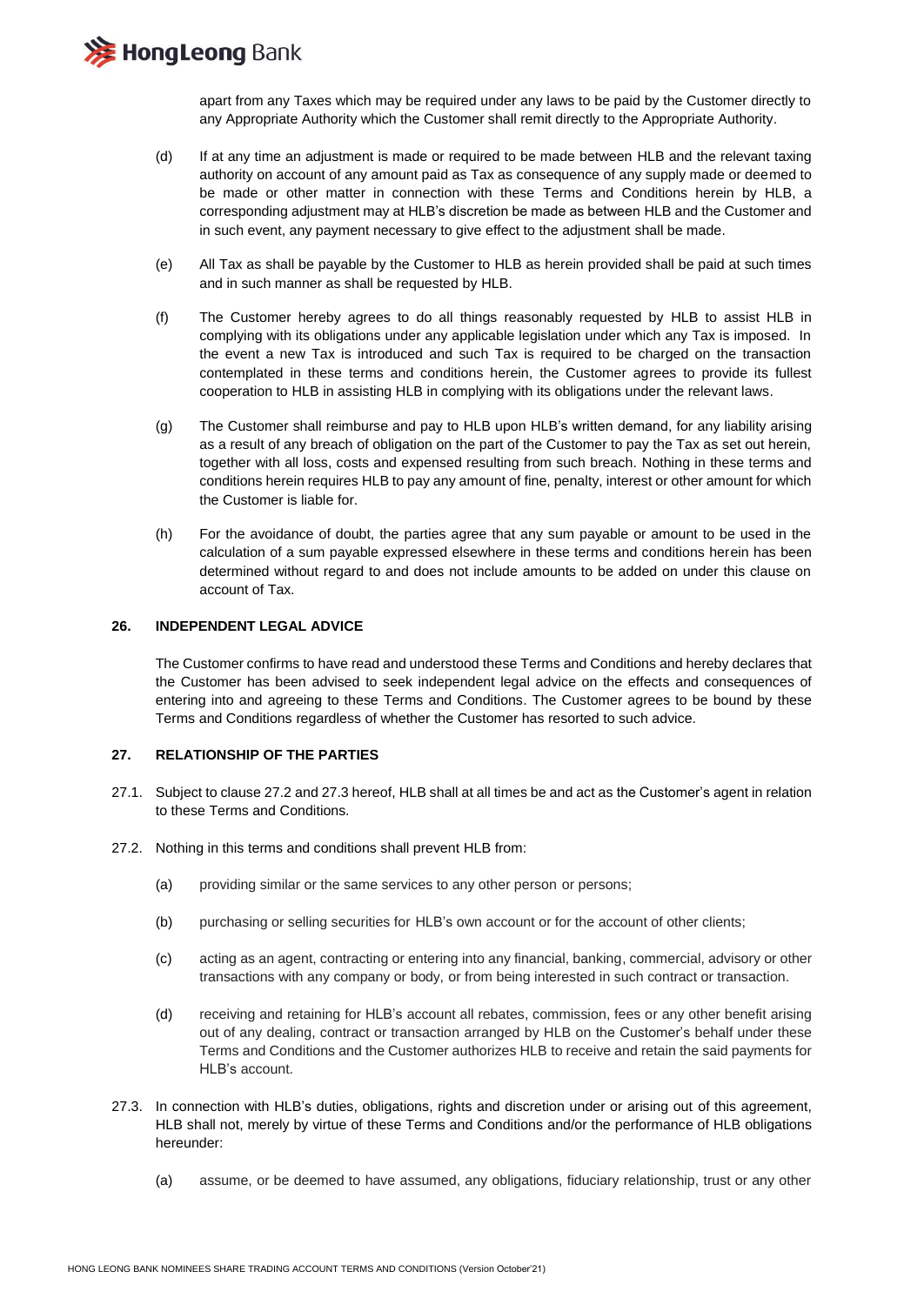

relationship other than those for which specific provision is made in these Terms and Conditions.

(b) be liable for any action, omission or failure of HLIB, the Nominee or any other party to duly perform any of their respective duties in connection with these Terms and Conditions.

[ The remainder of page is intentionally left blank]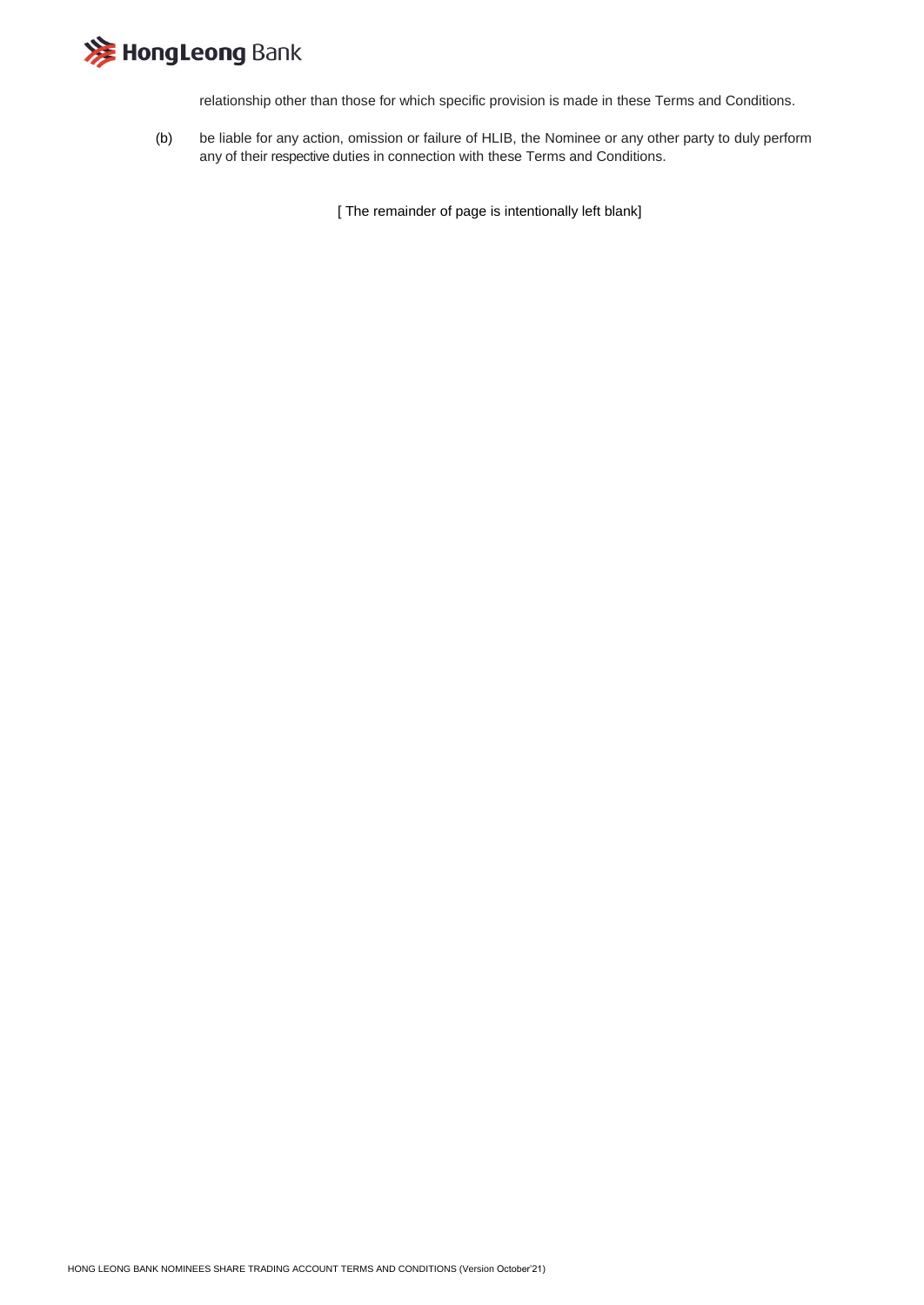

# **PART B**

### **TERMS & CONDITIONS FOR ACCESS TO AND USAGE OF ELECTRONIC INVESTOR SERVICES**

#### **1. The Service**

- 1.1 The electronic investor services which are provided by or through HLB to the Customer include the following services or such other services which HLB may decide to include or exclude from time to time:
	- (i) access to real-time quotes;
	- (ii) the placing of orders to buy or sell securities;
	- (iii) the cancellation of amendment of orders provided such orders have yet to be executed;
	- (iv) the review of business done and inquiry of status of orders;
	- (v) access to key market indicators;
	- (vi) access to news and views;
	- (vii) facility to change password; and
	- (viii) any other facilities that may be introduced by HLB from time to time at its absolute discretion. The term "Password" includes log-on password, User ID and client code.
- 1.2 The granting of one or more of the Service by HLB is subject to the Customer complying with the Terms & Conditions herein, provided always that HLB may at its absolute discretion impose any restriction to or deny the Customer access to any such service from time to time.
- 1.3 The Customer shall utilise the Service solely for the Customer own purpose and not extend for use by a third party.
- 1.4 HLB may at any time and from time to time, vary or change any or all of the Services in Clause 1.1 above.

#### **2. Media of Service**

- (a) The Customer shall utilise the Service through any medium of communication which HLB may, in its discretion specify, adapt or introduce for use to its customers from time to time.
- (b) HLB shall not be responsible for any disruption in the provision of the Service due to any malfunction or other failure in performance of any medium of communication used by the Customer.
- (c) The Customer shall at its own cost and expense be solely responsible for obtaining and/or procuring access to the Internet and phone facilities, as well as all telecommunications lines, equipment, electricity supply and other utilities required or necessary for the Customer's access and/or use of the Service.

#### **3. Trading Orders from the Client**

(a) No trading orders from the Customer shall be deemed to be valid and effective unless it is actually received and accepted by HLB and written confirmation of business done of an order ("**Business Done**") is subsequently received by the Customer either by telephone or addressed to the Customer's e-mail address as stated in the Application Form herein (or as hereafter notified by the Customer from time to time) or published on the designated forum provided in the Service and the Customer shall have no claim against HLB in respect of any losses, liabilities, costs and/or expenses resulting from any failure by HLB to receive the Customer's instructions as aforesaid.

#### **4. No Guarantee or Warranty**

(a) The information provided through the Service has been independently obtained by HLB only for information of the Customer through sources, including authorised dissemination agents of BMSB, believed by HLB to be reliable at the relevant times. HLB does not guarantee the correctness, accuracy, completeness, timeliness or correct sequencing of such information provided thereof. There may be delays, omissions or inaccuracies in the information provided through the Service for which HLB shall not be held responsible.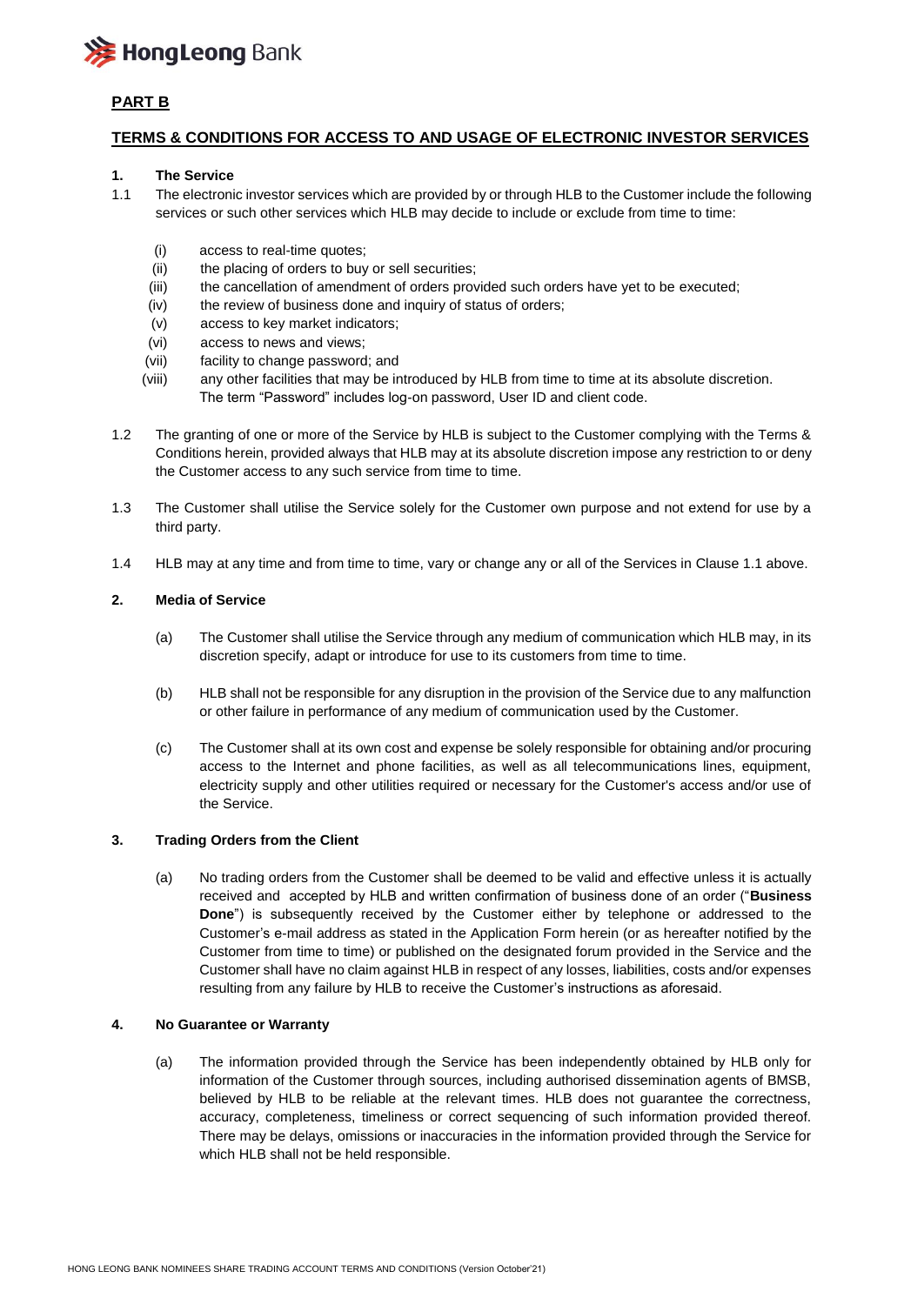

- (b) Neither HLB nor its sources of information shall be liable for the failure to ensure the correctness, accuracy, completeness, timeliness or correct sequencing of the information or for any decision made or action taken by the Customer or any other persons whomsoever in direct or indirect reliance upon such information or for any interruption in the dissemination of any data, information or any other aspect of the Service for any reason whatsoever.
- (c) HLB does not warrant the merchantability or fitness for a particular use and gives no other warranty or guarantee of any kind, expressed or implied, regarding the information furnished through the Service or any other aspect of the Service.

#### 5. **EXCLUSION FROM LIABILITY**

- (a) Neither the Service nor the information provided thereunder is intended to amount to or constitute financial, investment, tax or legal advice. Although the Service provides access to opinions, information and recommendations about how to invest and what to buy, none of these opinions, information or recommendations are developed or endorsed by HLB and the Service shall not be construed as amounting to offers, invitations or solicitations to buy or sell or otherwise deal with the securities concerned.
- (b) HLB does not recommend any investment nor does it offer any advice regarding the nature, potential value or suitability of any particular security, transaction or investment strategy. The Customer acknowledges that all orders made by it through the Service and executed by HLB pursuant thereto are made at the Customer's sole and absolute risk.
- (c) BMSB, as the regulatory and supervisory authority of HLB and/or HLIB shall have the right to examine, inspect and scrutinise the Customer's terminals for audit and other supervisory purposes as and when BMSB deems fit. HLB shall not be liable for any loss or damage that may be suffered as a result of the actions or omissions of BMSB.
- (d) The accuracy, completeness, timeliness or merchantability of any information provided via the Service, is not guaranteed by HLB or HLIB. Neither HLB nor HLIB shall have any liability, contingent or otherwise. to the Customer or any third party, for any reliance on information provided through the Services, for the timeliness, accuracy or completeness of such information, for any actions taken or decisions made in reliance on such information or for any damages or losses that may be suffered by the Customer from trading in securities using the service provided by HLB unless caused by HLB/HLIB's gross negligence or wilful default.
- (e) HLB expressly disclaims any warranty for the ECOS, which is provided to the Customer on 'as is' basis without warranty of any kind, either express or implied, including, without limitation, any warranty relating to the merchantability or fitness for purpose or use. The entire risk arising out of the use or performance of the ECOS shall remain with the Customer.
- (f) HLB shall have no liability whatsoever for any loss resulting from any cause, delay or interruption whatsoever over which HLB does not have direct control, including but not limited to failure of any of the Service or failure of other electronic or mechanical equipment or communication lines, telephone or other interconnect problems or any failure or disruption to telecommunication, electricity, water, fuel supply, failure of public transportation, common carrier communication or utility systems, theft, operator errors, unauthorised access, civil disturbance, severe weather, natural calamity and strikes or other labour problems.
- (g) HLB shall not be responsible or liable for the acts, omissions, negligence, delays or defaults on the part of the Designated Dealer's Representatives, HLIB's employees, agents or remisiers. HLB shall not be responsible or liable for the acts, omissions or delays on the part of HLB's employees save and except if caused by the wilful default or wrongful act of HLB or its employees and HLB's liability shall not in any event whatsoever exceed the value of the affected transaction.
- (h) Nothing in this agreement shall be construed as a solicitation to buy or sell securities. Although HLB may provide access to recommendations and research about how to invest and what to buy or sell, neither HLB nor HLIB represents that such recommendations are suitable for the customer. All orders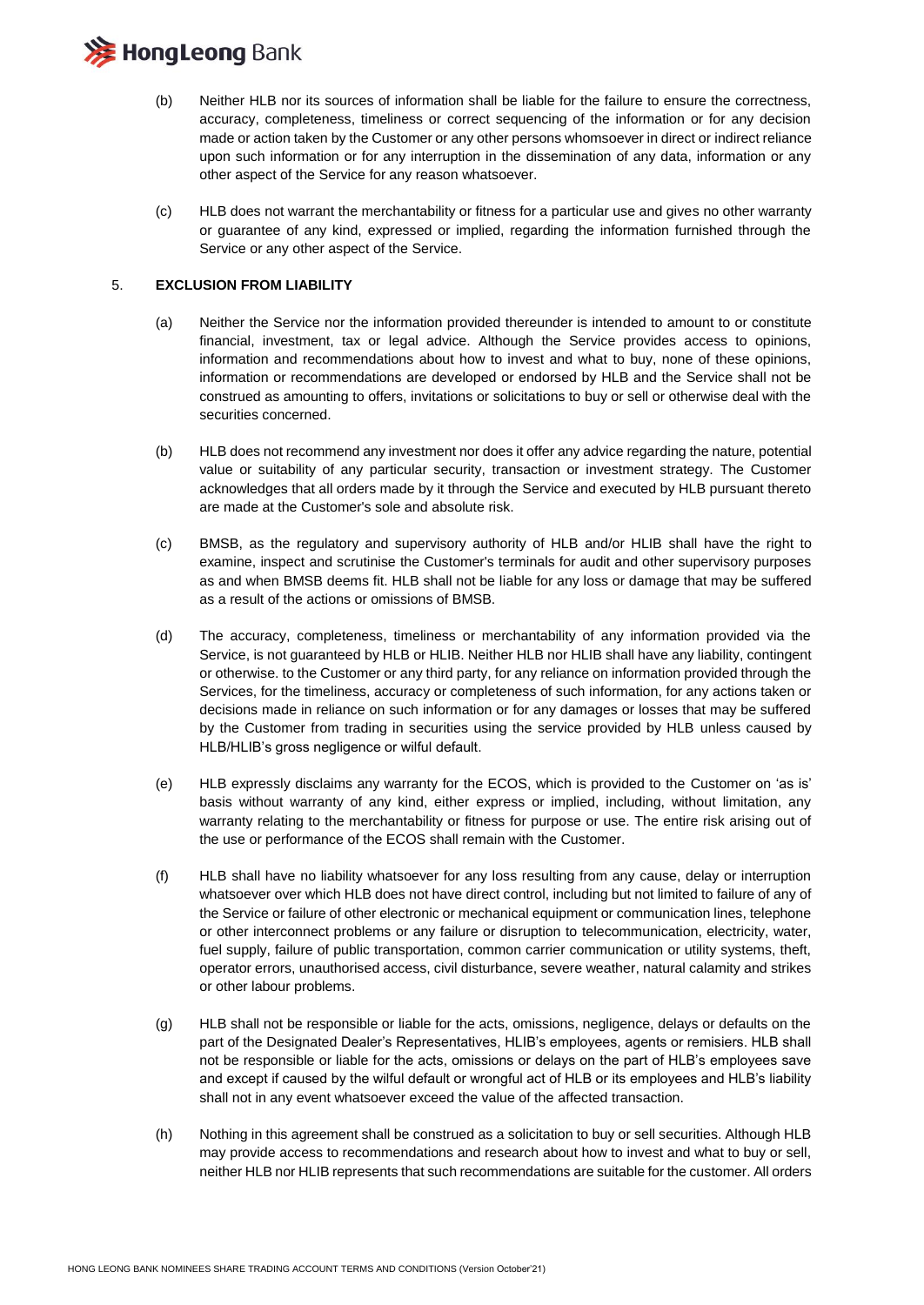

are placed at the Customer's sole responsibility and risk and in reliance only upon the Customer's own judgement and the Customer acknowledges and agrees that it shall make its own independent evaluation of the suitability of such recommendations. The Customer further acknowledges that the employees of HLB are not authorised to offer any trading or investment advice and HLB shall have no responsibility or liability to the customer in respect of any advice or views expressed by it or any of its employees or agents, whether such advice or views was given at the request of the Customer..

#### **6. Limitation of Liability**

- (a) In addition to and not in derogation of any other terms of the Terms & Conditions, save and except for damages arising directly from HLB's gross negligence or wilful default, HLB shall not in any event be liable to the Customer or any other party having access to the Service whether with or without HLB's consent for any direct, consequential, incidental, special or indirect losses or damages (including but not limited to loss of profits, trading losses and damages) arising from, inter alia, any delay or disruption in the use of the Service, or by the failure or alleged failure of HLB to execute or cancel or amend any buy and sell orders, notwithstanding that HLB had been advised of the possibility of the same.
- (b) HLB shall not be liable for any loss arising from a cause outside its reasonable control, any action or omission by the relevant authorities in exercise of their regulatory or supervisory functions, or for failure by the electronic/telecommunication service provider or any third party to meet its obligations to the Customer for any reasons whatsoever and however arising including failure of electronic or mechanical equipment or communication/telephone lines or other interconnected problems, unauthorised access, theft, unauthorised use of Password, operator error, weather, earthquakes, strikes or other labour problems.
- (c) HLB shall not be responsible for any failure to provide the Service as a result of any restrictions imposed on any of the HLIB Trading Account.
- (d) The liability of HLB to the Customer arising out of any claim whatsoever in relation to the Service and its use of the information provided thereunder which is not covered in the Terms & Conditions, will not exceed such monthly fee as may be payable by the Customer under Clause 9 hereof.

#### **7. Title to Information/Proprietary Rights**

- (a) All information provided by or through HLB in connection thereof from time to time (including without limitation all information, programme or data made available for purposes of on-line downloading at the Customer's end) and the User Guide (if any) supplied by or through HLB is the exclusive property of HLB and HLIB. The Customer shall not reproduce, retransmit, disseminate, sell, distribute, publish, broadcast, circulate or commercially exploit any such information in any manner whatsoever without the prior written consent of HLB and HLIB nor use the information for any illegal or other purpose not permitted by HLB and HLIB.
- (b) The Customer shall protect HLB's and HLIB's contractual and statutory rights in or to the information furnished through the Service and shall immediately comply with all written or other forms of requests from HLB and HLIB as HLB and HLIB deems necessary to protect HLB's and HLIB's rights.

#### **8. Notification by Customer**

- (a) The Customer shall notify HLB immediately and in any event not later than twenty-four (24) hours from the time it becomes aware of the occurrence of any of the following:
	- (i) any unauthorised use of any of its Password, or of the Service or any information obtained thereunder;
	- (ii) any breach or suspected compromise of security in relation to the Customer's Password or other sensitive banking/personal information;
	- (iii) any failure to receive a confirmation from HLB that any order(s) initiated by the Customer through the Service has been received and/or executed;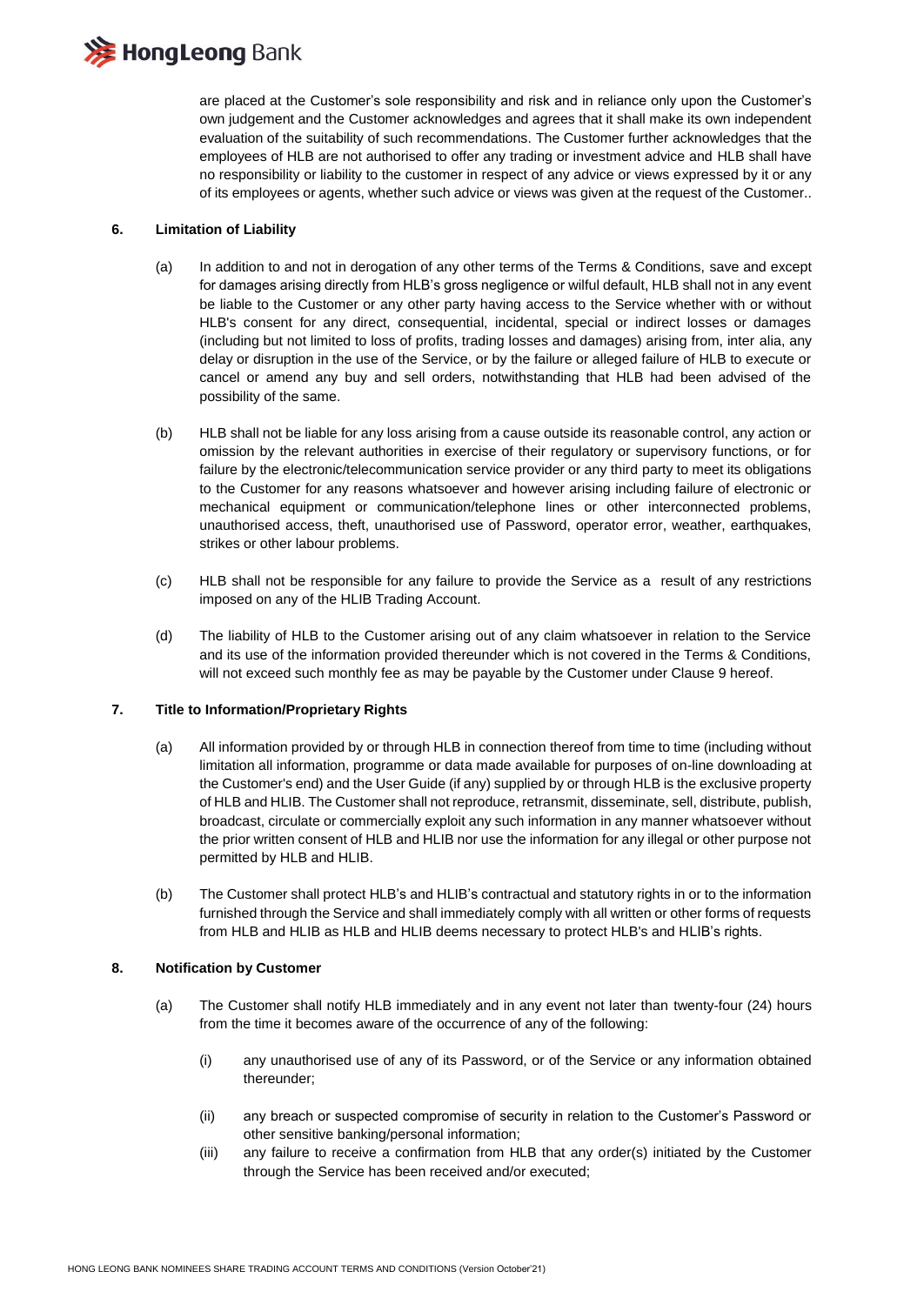

- (iv) any receipt of confirmation of Business Done which the Customer did not place or any receipt of inaccurate or conflicting report or information;
- (v) any disruption in the provision of the Service; and/or
- (vi) any changes in personal particulars including but not limited to the location of the HLB terminal.

#### **9. Confidentiality**

- (a) The Customer shall be responsible for the secrecy, confidentiality and for the use of its Password. The Customer further accepts full and absolute responsibility for all orders and transactions entered through and under its Password and any such orders so received by HLB and any such transactions carried out by any person using the Service by means of the Customer's Password, whether authorised or unauthorised and HLB shall not in any event be liable for any losses, damages, liabilities, costs and/or expenses incurred by the be Customer arising from or in connection therewith.
- (b) The Customer shall be solely responsible to review the confirmation of Business Done to ascertain that its orders were correctly received by the Designated Dealer's Representative(s) through the Service and that a transaction reference number has been duly issued immediately through the Service upon placing an order to buy or sell.
- (c) The Customer understands and agrees that for the mutual protection of the Customer and HLB, HLB may electronically record any of the telephone conversation conducted by the Customer with HLB or any of its brokers, remisiers, employees, servants and/or agents.

#### **10. Fee**

- (a) The Customer shall pay all the following fees, cost, charges and expenses ("**the Fees**") in connection with the Service at the times and in such manner as stipulated by HLB:
	- (i) subscription fees, expenses, handling fee, commission, and charges for the Service as HLB shall stipulate from time to time and all costs (including solicitors fees) if any, incurred by HLB in collecting any overdue Fees from the Customer;
	- (ii) legal fees and other expenses incurred by HLB in the enforcement of HLB' rights and entitlement under the Terms & Conditions and for the recovery of the monies owed by the Customer to HLB; and
	- (iii) interest at prevailing rates as determined by HLB/HLIB on debit balances in the Settlement Account.
- (b) HLB reserves the right at any time and from time to time to impose the Fees or vary the rate of the Fees or vary the time and manner of payment of the Fees with prior notice to the Customer. All fees shall be nonrefundable, unless HLB agrees otherwise. The Customer authorises HLB to debit the Settlement Account for all Fees due and payable by the Customer to HLB.

#### **11. Continuing Security on Asset**

The Customer hereby grants HLB a continuing security interest and/or lien on the assets belonging to the Customer in all its accounts with HLB to secure the timely payment of all Fees owed by it in connection with the Service and any other amounts owing under the Terms and Conditions and that HLB shall be at liberty to use or dispose of these assets in whatsoever manner and upon such terms and conditions as HLB deems fit to secure the full payment of such overdue Fees, subject to any rules of BMSB or any other relevant authority or under any applicable law in respect of such matter.

#### **12. Restriction in Use of Service**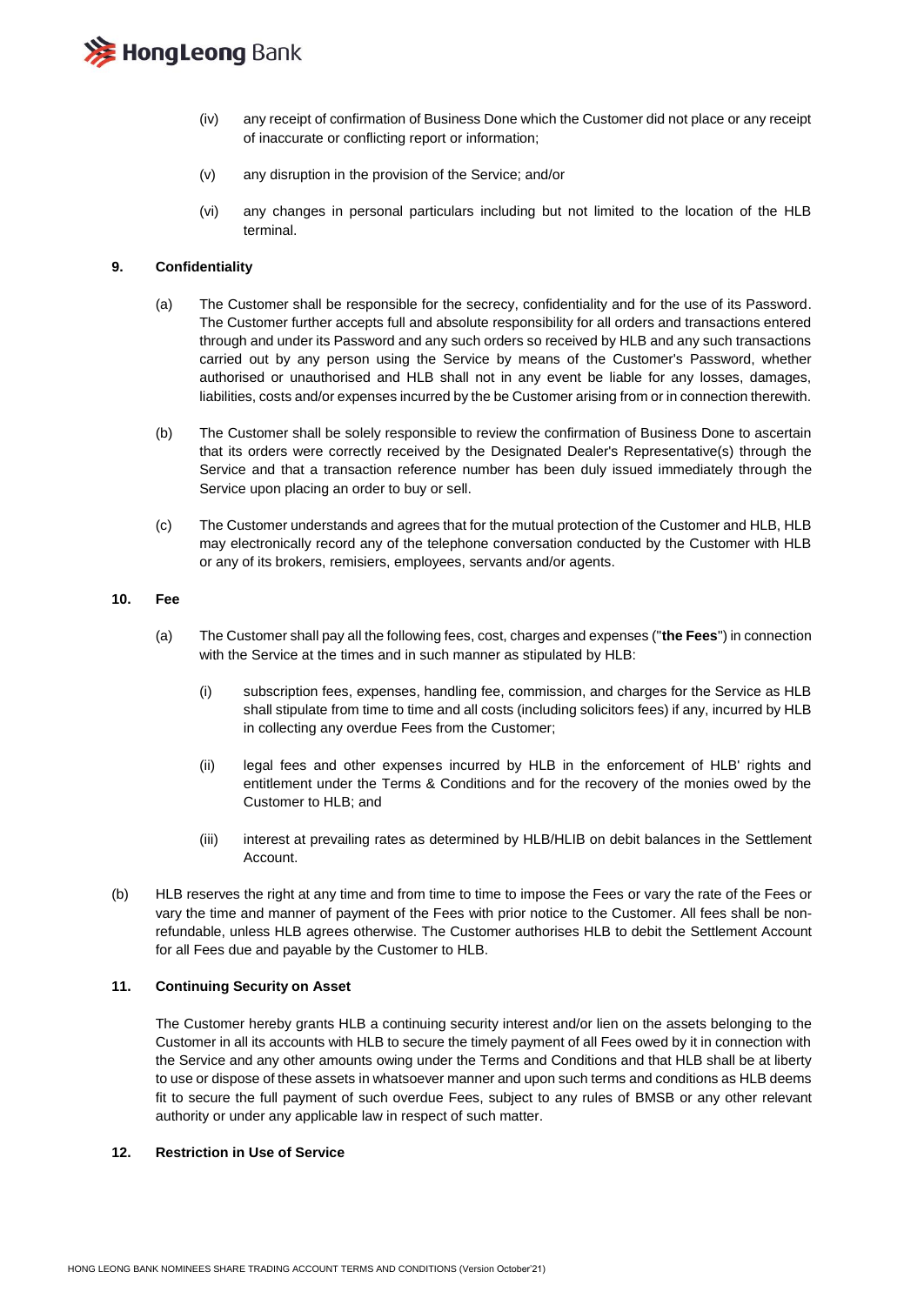# **HongLeong Bank**

- (a) The Customer shall not be entitled to use the Service if there exists any restriction whatsoever (including but not limited to cash up-front restriction) on the Settlement Account, either imposed by HLB, HLIB or by any relevant authority.
- (b) The availability of the Service by HLB is subject to the terms and conditions of any and all other agreements entered into between HLB and the Customer.

#### **13. Deposit**

- (a) HLB reserves the right to require the Customer to place cash and/or equity as deposit prior to the execution of any transaction through the Service. It shall be in the absolute discretion of HLB to determine the amount and value of deposit payable by the Customer and the time and manner for the placement and nature of such deposit and the terms of refund of the same, if applicable.
- (b) HLB shall not be held responsible or be liable for any losses, damages, liabilities, costs or expenses suffered or incurred by the Customer arising from HLB failure or refusal to provide the Service to the Customer or arising from failure refusal or delay by the Customer to place such deposit.

#### **14. The Customer's Undertaking**

The Customer unconditionally and irrevocably undertakes to fully reimburse and pay to HLB, its agents and servants upon written demand by HLB, its agents and servants for any and all claims, losses (including loss of profit), liabilities, obligations, penalties, fines, costs and expenses (including but not limited to solicitors fees on a solicitor and Customer basis) sustained by HLB, its agents and servants due to the execution by HLB, its agents and servants of any buy or sell orders given by the Customer or purported to be given by the Customer or any other party(ies) using the Customer's Password (whether such use is authorised or unauthorised) or having access to the Service and/or to any electronic or telecommunications device thereof at all times whether with or without the Customer's consent or any breach or alleged breach or violation by the Customer (or its agents or representatives or persons acting under it) of any part of the Terms and Conditions or any third party rights including but not limited to violation of any copyright, proprietary or privacy rights. The obligation in this Clause 14 shall continue in full force and effect and shall survive the termination of the Service for any reason whatsoever or the suspension, termination or closure of any of the accounts which the Customer maintain with HLB and/or HLIB.

#### **15. Termination of Right of Access**

- (a) Notwithstanding anything herein to the contrary, HLB may in its absolute discretion at any time and for any reason whatsoever (including a breach of any part of the Terms and Conditions or any unauthorised use of the Password), forthwith terminate the Customer's right of access to the Service or any portion of the Service without compensation and without any obligation to give any reason whatsoever.
- (b) In the event of termination by HLB under Clause 15.1, HLB shall not be liable to the Customer for any claims, losses or anticipated profit which may be suffered by the Customer as a result of or in connection with such termination and that the Customer is liable for all monies due and payable by the Customer to HLB; provided however, where the termination is without cause HLB may in its absolute discretion refund a prorated portion of any monthly fee already paid to HLB by the Customer.
- (c) The Customer may terminate the Service by giving HLB one (1) month's written notice.

#### **16. Representation/Covenants**

- (a) The Customer represents and warrants to HLB that otherwise as disclosed by the Customer to HLB in writing and accepted by HLB:
	- (i) the Customer is not a securities broker/dealer, investment adviser, futures commission agent, commodities dealer or commodity trading adviser, member of a securities exchange or association: or futures exchange or an owner/partner or associated person of any of the foregoing;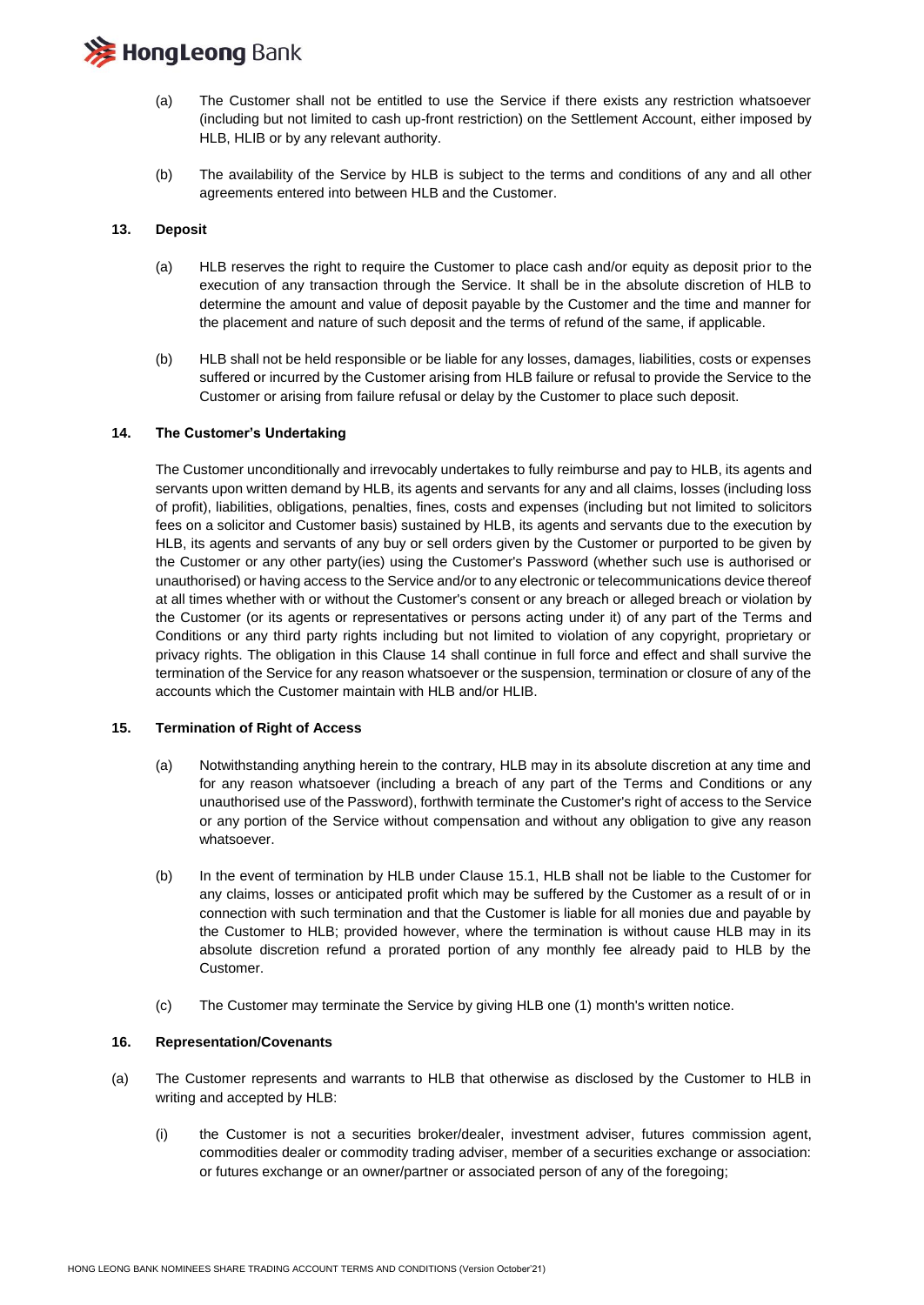

- (ii) the Customer is not employed by a bank or any organisation or corporation to perform functions related to securities or commodities futures investment or trading activity; and
- (iii) the Customer is a customer of HLB and maintains a share trading account with HLB.
- (b) The Customer undertakes with HLB that as long as the Customer has access to the Service:
	- (i) the Customer agrees to be bound by the Terms and Conditions as amended from time to time;
	- (ii) unless otherwise agreed to in writing by HLB, the Customer will use the information provided through the Service solely in connection with its personal investment activities and not in connection with any trade or business activities;
	- (iii) the representations and warranties in Clause 16.1 herein shall remain true and accurate;
	- (iv) the Customer will not do anything to jeopardise the quality, reliability or integrity of the Service;
	- (v) the Customer shall ensure that there is no unauthorised use of the Password; and
	- (vi) the Customer will comply with all guidelines issued by HLB in connection with the Service.

#### **17. Acknowledgement**

- (a) The Customer acknowledges that HLB is providing the Service on the basis of the Customer's agreement to be bound by the Terms and Conditions.
- (b) The Customer further acknowledges that the Terms and Conditions constitute the complete statement of its agreement with HLB and that the agreement does not include any other prior or contemporaneous promises, representations or descriptions regarding the Service notwithstanding if they are contained in any materials provided by HLB.
- (c) The Customer hereby acknowledges that the Terms and Conditions shall supersede any prior agreements (whether written or oral, if any) between HLB and the Customer in respect of the Service hereunder. Any such prior agreements are cancelled as at the date stipulated herein.
- (d) HLB's acceptance of the Customer's duly executed and affirmed application shall constitute a valid agreement binding on HLB and the Customer based on the declaration and stipulations herein contained, the information in the application form and the Terms and Conditions herein as if an agreement under written law relating to dealing in securities has been properly constituted and executed. The acceptance of the Customer's application is deemed effective upon such notice being sent by HLB in accordance with Clause 19 of Part A of these Terms and Conditions. The Customer shall, if so requested by HLB, execute a formal agreement relating to the same.

#### **18. Amendments and Modifications**

(a) Notwithstanding anything contained herein, HLB may in its discretion with prior notice (whether in writing or otherwise) amend or vary the Terms and Conditions at any time or from time to time and/or impose additional clauses which shall bind the Customer as if the amendments and additional clauses have been originally set out in the Terms & Conditions.

[The remainder of page is intentionally left blank]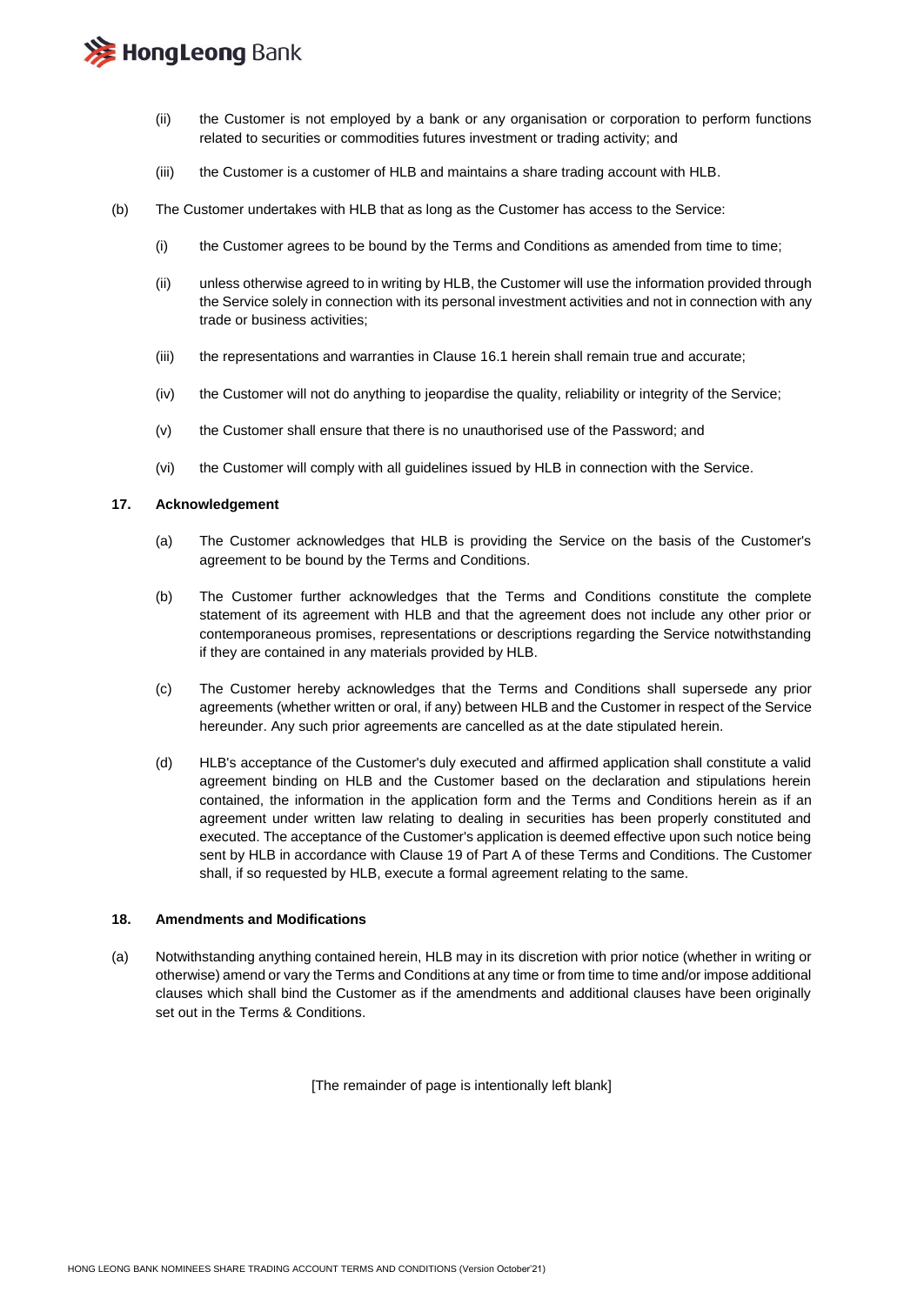

# **PART C**

### **STRUCTURED WARRANTS RISK DISCLOSURE STATEMENT**

- 1. The Statement is provided to the Customer in accordance with the directive of the Committee of the Bursa Malaysia Securities Berhad dated 6 December 1994 pursuant to Article 50(c) of the Articles of Exchange.
- 2. The purpose of this statement is to inform the Customer that the risk of loss in purchasing structured warrants can be substantial. The Customer should therefore assess if the purchase of structured warrants is suitable for the Customer in light of the Customer's financial circumstances. In deciding whether to purchase structured warrants the Customer should be aware of the following:
	- (a) The purchaser of a structured warrant is subject to the risk of losing the full purchase price of the structured warrant and all transaction costs;
	- (b) In order to realize any value from a structured warrant, it is necessary to sell the structured warrants or exercise the structured warrants on or before their expiry date;
	- (c) Under certain conditions, it may become difficult to sell the structured warrants;
	- (d) Upon exercise of the structured warrants, the issuer may settle its obligations via actual delivery of the underlying assets, in cash or a combination of both depending on the terms of the issue of the structured warrants;
	- (e) Placing of contingent orders, such as "stop-loss" or "stop-limit" orders, will not necessarily limit the Customer's losses to the intended amount. Market conditions may not make it possible to execute such orders; and
	- (f) The high degree of leverage that is obtainable from structured warrants because of the small initial outlay can work against the Customer as well as for the Customer. The use of leverage can lead to large losses as well as gain.
- 3. This brief statement cannot disclose all the risk and other aspects of purchasing structured warrants. The Customer should therefore carefully study the terms and conditions of any structured warrant before the Customer decides to purchase. If the Customer is in doubt in relation to any aspect of the statement or the terms of structured warrant, the Customer should consult the Customer's broker.

### **PART D**

#### **TERMS AND CONDITIONS FOR CDS-STRAIGHT THROUGH PROCESSING (CDS-STP)**

The Customer understands that CDS-STP is the concept of Straight Through Processing offered by Bursa Malaysia Depository Sdn Bhd ("**Bursa Depository**") for Authorised Depository Agent ("**ADA**") in handling CDS transactions lodged by depositors at ADA's offices for the business needs to manage clients' portfolio.

The Customer consents to the disclosure by Bursa Depository to Hong Leong Investment Bank Berhad ("**HLIB**"), and to such agents, service providers and sub-contractors of HLIB as informed by HLIB to Bursa Depository, of information or documents relating to my affairs and in particular, relating to my securities account (for example balances, account particulars and transactions).

The Customer releases Bursa Depository from any loss or liability arising from or in connection with this authorisation except for loss or liability I may suffer as a result of any act, statement or omission that was not done in good faith by Bursa Depository.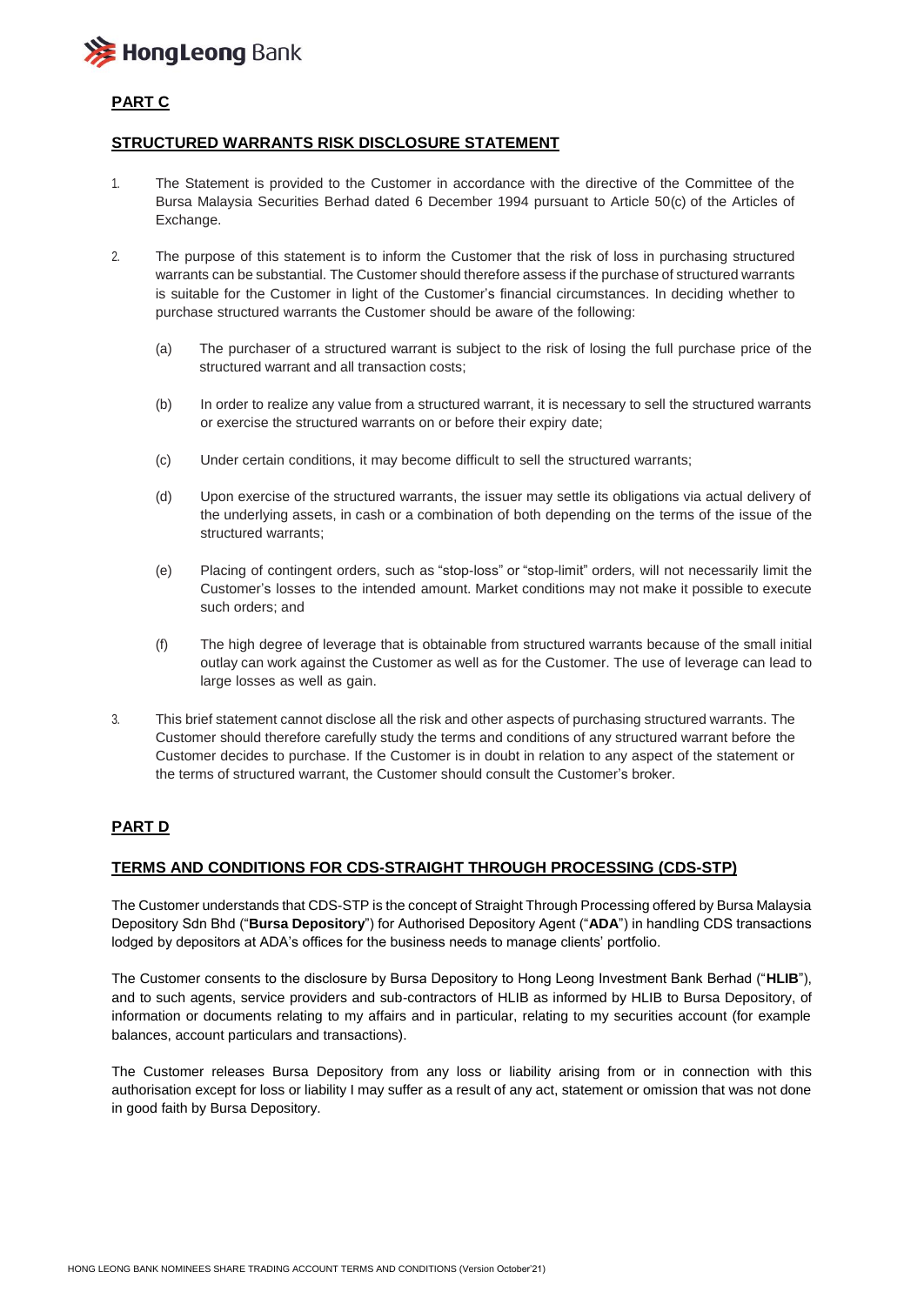

# **PART E**

#### **TERMS & CONDITIONS FOR E-STATEMENT FACILITY**

In consideration of HLIB agreeing at the Customer's request that electronic Statements ("**E-Statements**") be sent to the Customer via email or otherwise by any other electronic means ("**E-statement Facility**") and upon the Customer's successful enrolment for the E-statement Facility, the Customer hereby agrees and consents to the following terms and conditions:

- 1. That by using the E-statement Facility, the Customer is deemed to have agreed to be bound by:
	- (a) the Terms and Conditions and these Terms & Conditions for E-Statement Facility, as may be amended from time to time with prior notice;
	- (b) all terms and conditions of other facilities, benefits or services that HLIB may from time to time make available to the Customer in connection with the E-statement Facility;
	- (c) all laws, rules, regulations and guidelines applicable to the E-statement Facility now existing or which may hereinafter be enacted, issued or enforced and as may be amended from time to time.
- 2. The E-statement Facility is only applicable to certain types of accounts and HLIB is not obliged to provide E-statement Facility for every account.
- 3. The Customer is required to register a specific e-mail address for delivery of the E-Statements ("**Designated Email**") and simultaneously request that HLIB cease providing printed and mailed Statements to the Customer. The Customer hereby consents to the issuance of the E-Statements via the Designated Email.
- 4. Upon the Customer's successful enrolment for the E-statement Facility, the paper-based Statements shall cease to be generated from such date as may be decided by HLIB in its discretion and HLIB will cease to post Statements to the Customer.
- 5. The provision of the E-statement Facility is at the sole and absolute discretion of HLIB. HLIB may, without giving any reason, modify, change, restrict, withdraw, cancel, suspend or discontinue the E-statement Facility at any time or from time to time. The Customer accepts that where any modification or change has been effected to the E-statement Facility or to the Terms & Conditions for E-Statement Facility, the Customer's continued use of any of the Customer 's trading accounts with HLIB or the E-statement Facility after, such modification or change, shall be deemed as the Customer 's acceptance of such modification or change.
- 6. The Customer represents and undertakes to HLIB that the Customer is the owner and sole user of the Designated Email provided to HLIB and shall take all necessary security measures and precautions to ensure that the Designated Email is not accessed by any unauthorised third party.
- 7. Save for contract notes, each other type of document sent using the E-Statement Facility shall be deemed to have been delivered to and received by the Customer when the E-Statements are sent to the Designated Email. With respect to contract notes, HLIB will be deemed to have given or delivered the electronic contract note to the Customer if, not later than the end of the next Trading Day after the transaction was entered into, HLIB sent the contract note by e-mail.
- 8. Notwithstanding Clause 4 of the Terms & Conditions for E-Statement Facility, HLIB reserves the right to send, by post, hard copies of any Statements, to the Customer's last known mailing address in HLIB's records if there is a systems failure or if HLIB believes the sending of hard copies is prudent and/or necessary as may be determined by HLIB. In the event of such delivery, the Customer shall remain responsible for the prompt and timely verification of the information contained in the hard copy Statements.
- 9. The Customer is required to remain alert about the risks of unauthorised access and check all E-Statements for any inaccuracies, discrepancies, errors and/or unauthorised transactions in a prompt and timely manner. The Customer shall notify HLIB by calling HLIB's Helpdesk (please refer to our HLeBroking website for the helpdesk's contact details) if: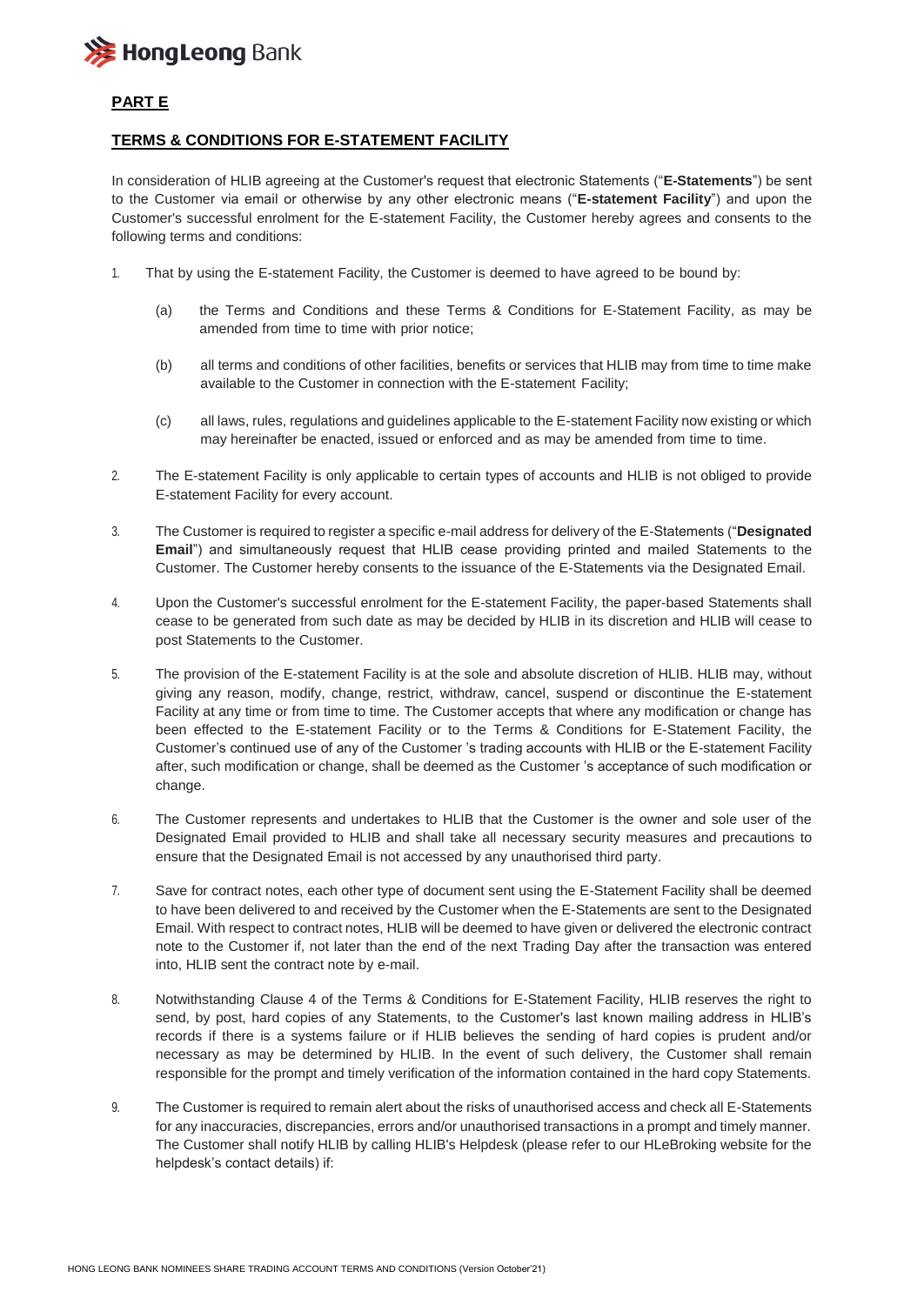

- (a) there is any failure in the delivery of the E-Statements and/or the Customer cannot or is unable to receive (in a legible format or otherwise) or access the E-Statements;
- (b) The Customer's receipt of the E-Statements is delayed (i.e., receipt is more than two (2) Business Days after the date stated on the relevant E-Statement document);
- (c) there are any inaccuracies, discrepancies, errors and/or unauthorized transactions ("**Errors**"),
- 10. In the event HLIB does not receive any notification from the Customer of any of the matters set out in:
	- (a) Clause 9(a) above within seven (7) days of the failure in delivery or non-receipt; or
	- (b) Clauses 9(b) and (c) above within fourteen (14) days from the relevant E-Statement document's date, then, the Customer shall be deemed to have conclusively accepted the entries shown in the E-Statements as being true, accurate and binding against the Customer.
- 11. The Customer may terminate the E-statement Facility at any time. The Customer is required to contact the HLIB helpdesk or send an email to Helpdesk@hlib.hongleong.com.my or get in touch with the Designated Dealer's Representative or visit any of HLIB's branches for further information. HLIB may require the Customer's notice of termination to be made in writing. Upon such termination, the Customer may not be able to elect to have Statements sent by post. Any alternative mode of despatch or notification of Statements may be subject to additional costs and shall be subject to any laws, guidelines, technical notes, directives or circulars issued by the regulatory authorities.
- 12. Upon termination of the E-statement Facility, HLIB shall use reasonable endeavours to generate and despatch the Statements to the Customer either:
	- (i) using an alternative mode of despatch or notification of Statements in accordance with applicable laws, guidelines, technical notes, directives or circulars issued by the regulatory authorities; or
	- (ii) posting the Statement to the Customer's last known or recorded mailing address appearing in HLIB records, and in each case such despatch may occur on the next statement date or date of issuance of the relevant document (whichever is applicable) or such other date as may be decided by HLIB in its sole and absolute discretion. However, the Customer understands that the cancellation of the Estatement Facility may not take effect immediately and would depend on HLIB's processing of the notice of termination as well as the processing times involved in the generation of Statements. As such, E-Statements may still continue to be sent to the Customer in the interim period pending the generation and mailing of hard copies of Statements.
- 13. The Customer understands, acknowledges and accepts that there are risks associated with online transmissions and internet access. Some of the risks are set out below (non-exhaustive):
	- (a) internet transmission lines are not encrypted and that electronic mail is not a secure means of transmission;
	- (b) the transmission of information via electronic mail involves the risk of errors, viruses, delay, interception, modification or amendment by unauthorized persons;
	- (c) transmission of electronic mail may be disrupted, interrupted, delayed or incorrect.
- 14. The Customer is advised to study all the aforesaid risks carefully before deciding to apply for the E-Statement Facility. The Customer is also reminded that:
	- (a) the use and storage of any of the Customer 's information, including but not limited to, the Customer's Designated Email, username and password, account information, account balances, transaction activity and/or any other information available on the Customer's computer terminal, mobile or any other type of device which is available for connection to the internet and used by the Customer to access/view the E-statement Facility shall be at the sole risk and responsibility of the Customer and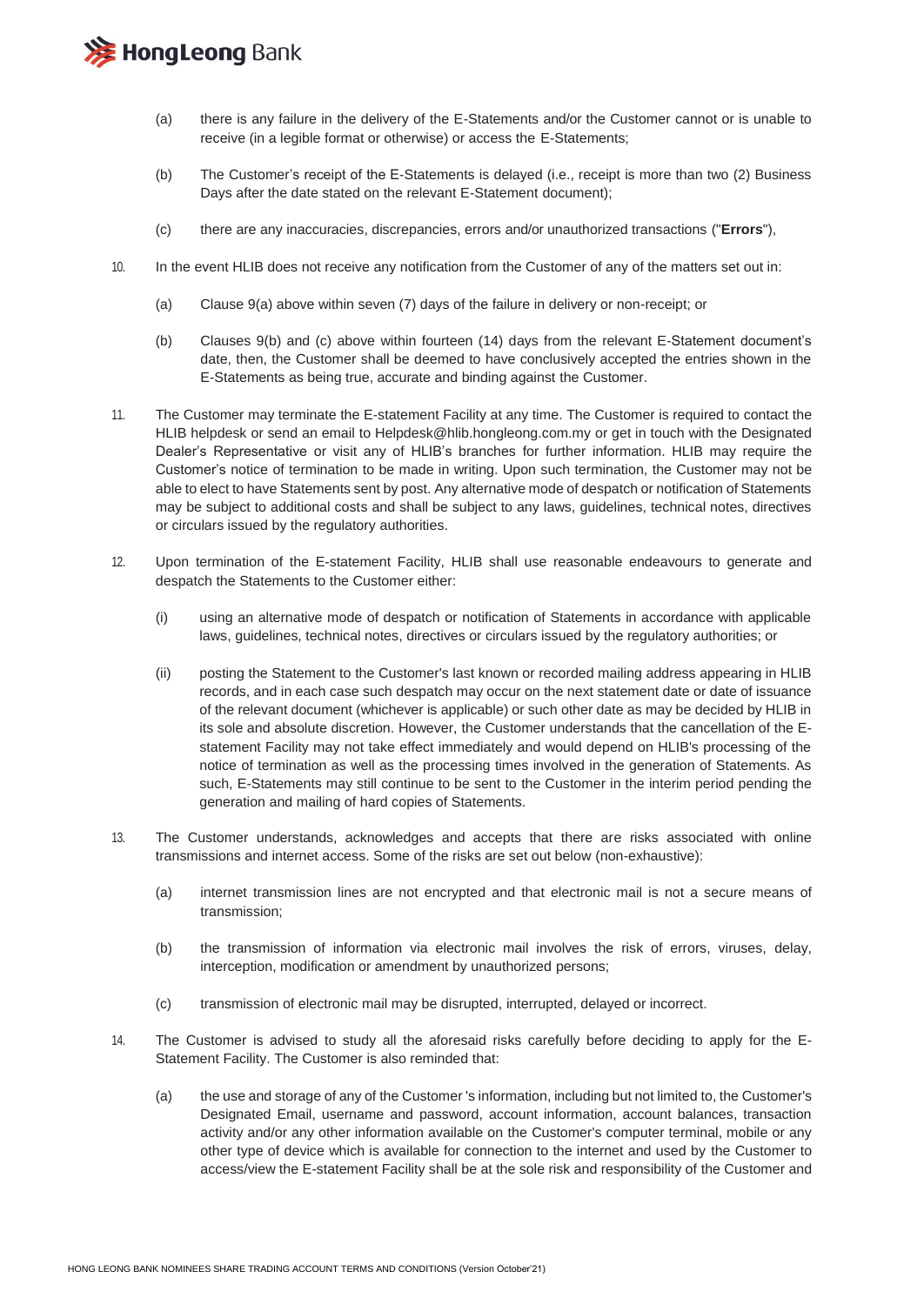**注 HongLeong Bank** 

shall be solely for the Customer's own purposes and the E-Statement Facility shall not be extended for use by third parties; and

- (b) it is the responsibility of the Customer to notify HLIB immediately of any change to his/her mailing address, Designated Email or other particulars of the Customer relevant to the Terms & Conditions for E-Statement Facility.
- 15. In connection with Clauses 12 and 13 of the Terms & Conditions for E-Statement Facility as set out above, the Customer agrees to reimburse and pay HLIB upon HLIB's written demand for any liability loss or damage that the Customer may incur or suffer as a result of or arising from the provision, use, suspension, withdrawal, variation or termination of the E-Statement Facility as well as for any unauthorised disclosure, access or use of the E-Statements, Designated Email and/or E-Statement Facility.
- 16. The provision of E-Statement Facility shall be subject to the Customer's agreement and continued compliance with the terms and conditions herein. The Customer shall utilise the E-Statement Facility in strict compliance with any security or other requirements imposed by HLIB in its absolute discretion. HLIB may at any time impose conditions or requirements to improve the integrity and security of the E-Statement Facility and the Customer shall comply strictly with all such conditions and requirements.
- 17. The Customer shall notify HLIB in writing immediately and in any event no later than two (2) Business Days from the time the Customer becomes aware, of any:
	- (a) loss or theft of the Customer's verification code, passwords, and/or account numbers or other personal or security information relating to the Customer's Trading Account or the E-Statement Facility;
	- (b) unauthorized use or interception of any of the Customer's verification code, passwords and/or account numbers or other personal or security information relating to the Customer's Trading Account or E-Statement Facility or any information (data, facts, opinions and any other information provided through or in relation to the E-Statement Facility);
	- (c) receipt of confirmation of an order which the Customer did not place, or any similarly inaccurate or conflicting report, account statement or information; or
	- (d) unauthorised disclosure, access or use of the E-Statements, E-Statement Facility or Designated Email.
- 18. The Customer agrees that the Customer is solely responsible for the Customer's computer, system or other device from which the Customer accesses the E-Statement Facility, including without limitation the maintenance, operation and permitted use of such computer, system or other device. The Customer shall ensure that any computer, system or other device from which the Customer accesses and uses the E-Statement Facility is properly maintained and free from any defects, viruses or errors. It shall be the Customer's responsibility to ensure that the Customer's computer, system or other device is loaded with the latest anti-virus and anti-spyware software and that the said software is at all times installed and updated.
- 19. HLIB shall use reasonable endeavours to provide accessibility to the E-statement Facility and shall not be liable for the continuous provision of the E-Statement Facility, any maintenance and/or unavoidable downtime or disruption. Notwithstanding anything contained herein to the contrary, HLIB shall not be held liable or responsible for:
	- (a) any system maintenance, disruption, unavailability of the E-statement Facility and/or HLeBroking, computer, telecommunications, electrical or network failure and/or other causes beyond HLIB control that may result in the E-Statements being incomplete, unavailable for access/viewing or delayed in transmission through any applicable internet service provider, communication network service provider, network system or such other equivalent system in any jurisdiction via the E-statement Facility to the Designated Email;
	- (b) any loss of transmission of part of or the whole of any communication between the Customer and HLIB through electronic mail and any interruption of the E-Statement Facility;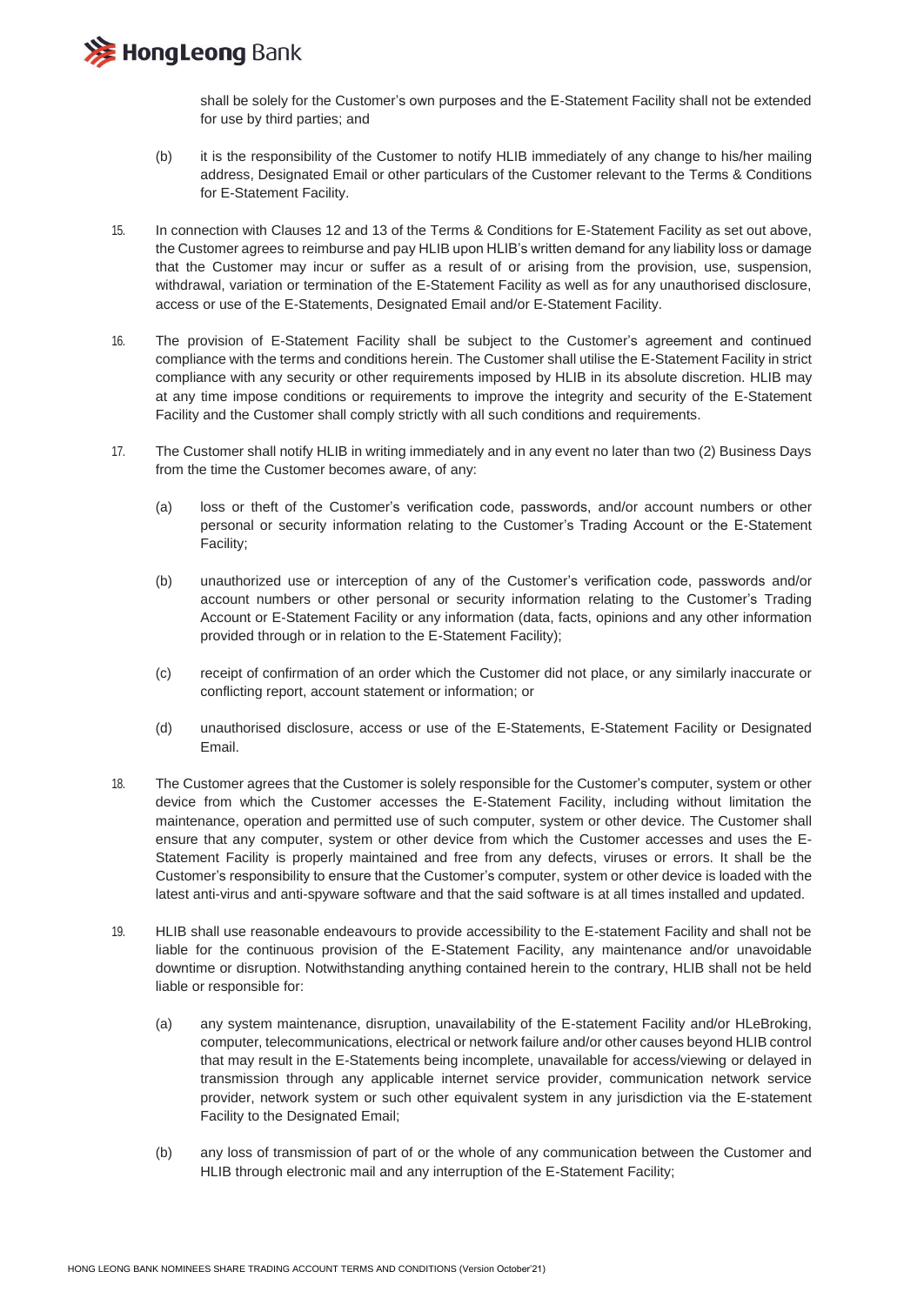

- (c) any errors, viruses, delay, inaccuracy, losses, damages, costs, charges and/or expenses whatsoever that may be suffered or incurred by the Customer arising from or in connection with, whether directly or indirectly, the Customer's use of the E-statement Facility, including but not limited to any unauthorized or illegal interception, modification or amendment by unauthorized persons, disruption, interruption, delay or inaccuracy of electronic mail or non-delivery, technical failure or problems in transmission due to or arising out of using the internet and electronic mail as a means of transmission or other communication equipment or facilities; and/or
- (d) any failure or omission by the Customer to ensure accuracy, authenticity, completeness or timeliness of any information received via the E-Statement Facility.

For the avoidance of doubt, HLIB shall not be liable or responsible for any indirect, consequential or special damages that may result from the Customer's use or inability to use the E-statement Facility, even if HLIB may have been specifically advised of the same.

- 20. HLIB makes no warranty of satisfactory or merchantable quality, reliability or warranty of fitness for any particular purpose, or any other warranty of any kind, express or implied, in relation to the E-Statements and the E-Statement Facility, and the same is made available and provided to the Customer on an "as is" and "as available" basis without any warranty or representation of any kind whatsoever.
- 21. HLIB does not warrant the confidentiality or security of any information transmitted through the internet. The Customer accepts and agrees that HLIB shall not be liable for any loss or damage arising from any electronic, mechanical, data failure or corruption, computer viruses, bugs or related problems that may be attributable to services provided by HLIB or any relevant internet service provider, network provider or communication network provider, unless due to HLIB's fault.
- 22. The maximum liability of HLIB in relation to any claim (whether such claim arises from breach of contract, tort or otherwise) arising from or in relation to the provision, use or termination of use of the E-Statement Facility, shall be limited to the lower of:
	- (a) Ringgit Malaysia One Thousand (RM1,000); or
	- (b) the amount of brokerage commission which the Customer has paid to HLIB during the thirty (30) day period preceding the loss event date. The loss event date shall be determined by HLIB and its determination shall be final and conclusive.
- 23. The Customer agrees that HLIB reserves the right to impose a fee for the E-Statement Facility at any time at its absolute discretion with prior notice to the Customer.
- 24. HLIB makes no warranty of satisfactory or merchantable quality, reliability or warranty of fitness for any particular purpose, or any other warranty of any kind, express or implied, in relation to the E-Statements and the E-Statement Facility, and the same is made available and provided to the Customer on an "as is" and "as available" basis without any warranty or representation of any kind whatsoever.
- 25. HLIB does not warrant the confidentiality or security of any information transmitted through the internet. The Customer accepts and agrees that HLIB shall not be liable for any loss or damage arising from any electronic, mechanical, data failure or corruption, computer viruses, bugs or related problems that may be attributable to services provided by HLIB or any relevant internet service provider, network provider or communication network provider.
- 26. The maximum liability of HLIB in relation to any claim (whether such claim arises from breach of contract, tort or otherwise) arising from or in relation to the provision, use or termination of use of the E-Statement Facility, shall be limited to the lower of:
	- (a) Ringgit Malaysia One Thousand (RM1,000); or
	- (b) the amount of brokerage commission which the Customer has paid to HLIB during the thirty (30) day period preceding the loss event date. The loss event date shall be determined by HLIB and its